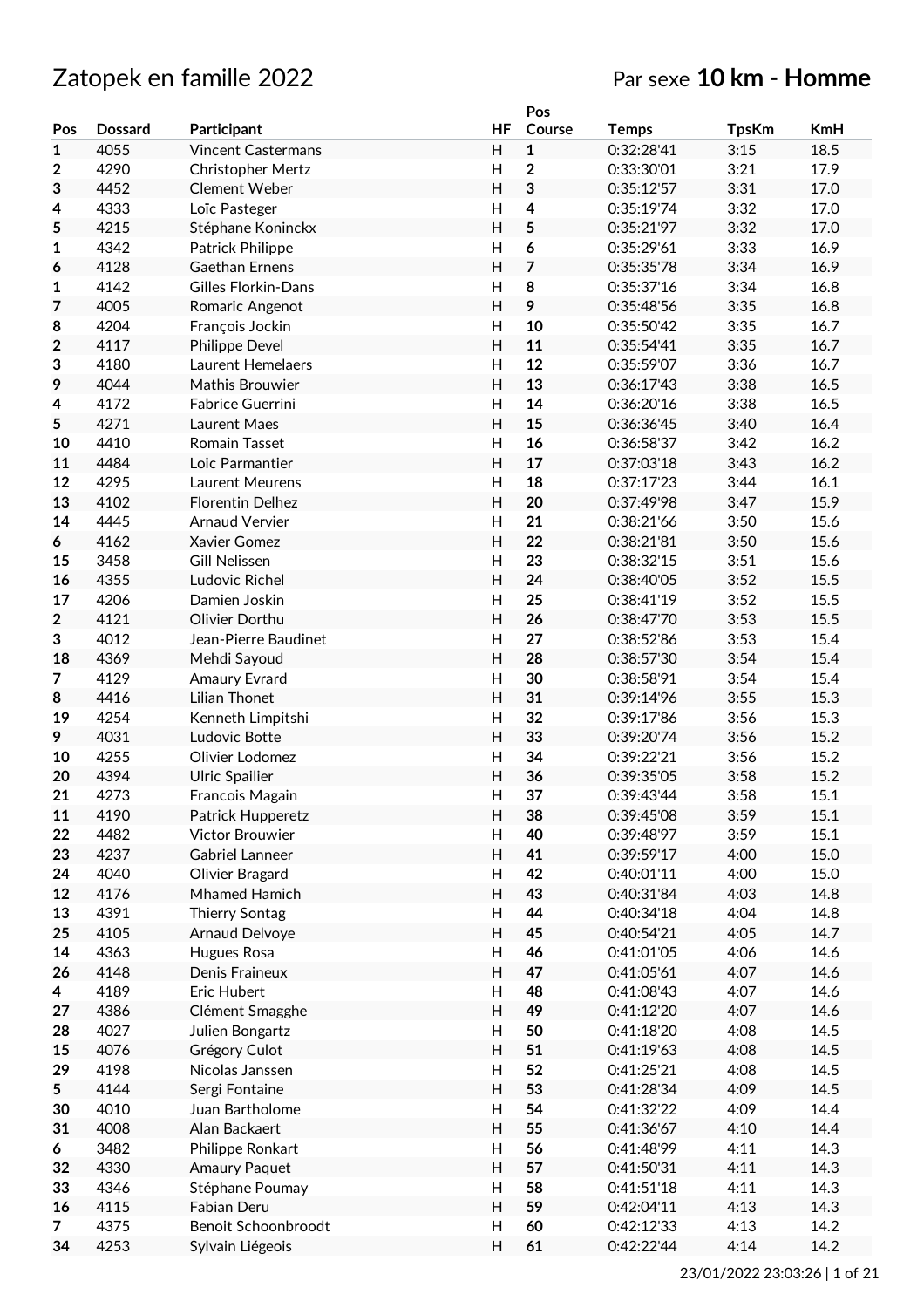|                |                |                            |                           | Pos    |              |              |            |
|----------------|----------------|----------------------------|---------------------------|--------|--------------|--------------|------------|
| Pos            | <b>Dossard</b> | Participant                | HF                        | Course | <b>Temps</b> | <b>TpsKm</b> | <b>KmH</b> |
| 35             | 4455           | <b>Romain Willems</b>      | H                         | 63     | 0:42:25'77   | 4:14         | 14.1       |
| 17             | 4307           | James Motten               | H                         | 67     | 0:42:55'93   | 4:17         | 14.0       |
| 8              | 4340           | Fabian Philippart          | H                         | 68     | 0:43:09'86   | 4:19         | 13.9       |
| 36             | 4371           | Nicolas Schifflers         | H                         | 69     | 0:43:10'79   | 4:19         | 13.9       |
| 37             | 4351           | <b>Francois Raemaekers</b> | H                         | 72     | 0:43:13'54   | 4:19         | 13.9       |
| 9              | 4222           | Olivier Lahaye             | H                         | 73     | 0:43:14'74   | 4:19         | 13.9       |
| 38             | 4336           | Kevin Pereaux              | H                         | 74     | 0:43:19'56   | 4:20         | 13.8       |
| $\mathbf{1}$   | 4052           | <b>Alberto Canales</b>     | H                         | 75     | 0:43:32'53   | 4:21         | 13.8       |
|                |                |                            |                           |        |              |              |            |
| 39             | 4147           | <b>Tom Fraikin</b>         | H                         | 76     | 0:43:36'16   | 4:22         | 13.8       |
| 40             | 4490           | Manu Ordonez               | H                         | 77     | 0:43:39'01   | 4:22         | 13.7       |
| 41             | 4366           | Cédric Royen               | $\mathsf{H}%$             | 78     | 0:43:42'59   | 4:22         | 13.7       |
| 42             | 4433           | Tristan Van Herpen         | H                         | 79     | 0:43:45'34   | 4:23         | 13.7       |
| 10             | 4214           | Philippe Koch              | H                         | 81     | 0:43:50'76   | 4:23         | 13.7       |
| 43             | 4159           | Geoffray Gillet            | H                         | 82     | 0:43:53'96   | 4:23         | 13.7       |
| 44             | 4193           | Anaik Jacoby               | $\mathsf{H}%$             | 83     | 0:43:55'25   | 4:23         | 13.7       |
| 45             | 4002           | Pierre Agnoli              | $\mathsf{H}$              | 84     | 0:43:57'57   | 4:24         | 13.6       |
| 18             | 4311           | Jérôme Moyse               | H                         | 86     | 0:44:18'46   | 4:26         | 13.5       |
| 19             | 4103           | Jean-François Deloge       | H                         | 87     | 0:44:18'52   | 4:26         | 13.5       |
| 46             | 4496           | Pierre Bragard             | H                         | 88     | 0:44:18'78   | 4:26         | 13.5       |
| 20             | 4463           | Xavier Schmitz             | $\overline{H}$            | 89     | 0:44:19'89   | 4:26         | 13.5       |
| 21             | 4327           | Rafael Paggen              | H                         | 90     | 0:44:21'78   | 4:26         | 13.5       |
| 47             | 4225           | Martin Laloux              | H                         | 91     | 0:44:31'94   | 4:27         | 13.5       |
| 11             | 4090           | <b>Vincent Debiolle</b>    | H                         | 92     | 0:44:35'36   | 4:28         | 13.5       |
| $\overline{2}$ | 4003           | Christian Akkermans        | H                         | 93     | 0:44:48'12   | 4:29         | 13.4       |
| 22             | 4072           | Juan Cortes Leclou         | $\mathsf{H}$              | 94     | 0:44:49'46   | 4:29         | 13.4       |
|                |                |                            |                           |        |              |              |            |
| 48             | 4084           | Jonathan De Cecco          | H                         | 95     | 0:45:02'72   | 4:30         | 13.3       |
| 49             | 4282           | <b>Joe Martin</b>          | H                         | 96     | 0:45:03'69   | 4:31         | 13.3       |
| 50             | 4430           | <b>Bastien Turmine</b>     | H                         | 97     | 0:45:08'57   | 4:31         | 13.3       |
| 51             | 4321           | Cerfontaine Olivier        | $\mathsf{H}%$             | 98     | 0:45:17'72   | 4:32         | 13.2       |
| 23             | 4312           | Laurent Mullens            | H                         | 99     | 0:45:19'92   | 4:32         | 13.2       |
| 52             | 4280           | Benoît Marotte             | H                         | 100    | 0:45:20'11   | 4:32         | 13.2       |
| 12             | 4331           | Pascal Parent              | $\overline{H}$            | 102    | 0:45:27'22   | 4:33         | 13.2       |
| 3              | 4234           | Bernard Langerôme          | H                         | 103    | 0:45:32'92   | 4:33         | 13.2       |
| 53             | 4026           | David Bonboire             | H                         | 104    | 0:45:35'63   | 4:34         | 13.2       |
| 13             | 4203           | Michel Jeukens             | H                         | 105    | 0:45:38'38   | 4:34         | 13.1       |
| 54             | 4250           | Julien Lhoest              | H                         | 106    | 0:45:43'45   | 4:34         | 13.1       |
| 4              | 4432           | Firmin Van Bellinghen      | H                         | 107    | 0:45:53'08   | 4:35         | 13.1       |
| 55             | 4403           | Olivier Stiz               | H                         | 108    | 0:45:53'90   | 4:35         | 13.1       |
| 14             | 4092           | Bernard Deghaye            | $\boldsymbol{\mathsf{H}}$ | 109    | 0:45:56'06   | 4:35         | 13.1       |
| 15             | 4097           | Quentin Delakethulle       | $\boldsymbol{\mathsf{H}}$ | 110    | 0:45:59'94   | 4:36         | 13.0       |
| 56             | 4120           | <b>Basile Dispa</b>        | $\mathsf{H}%$             | 113    | 0:46:09'56   | 4:37         | 13.0       |
| 57             | 4428           | Jerome Trippaers           | Н                         | 114    | 0:46:10'12   | 4:37         | 13.0       |
| 58             | 4024           | Sean Bodson                | H                         | 115    | 0:46:16'31   | 4:38         | 13.0       |
|                |                |                            |                           |        |              |              |            |
| 16             | 4181           | Damien Hennes              | $\mathsf{H}$              | 116    | 0:46:23'91   | 4:38         | 12.9       |
| 17             | 4119           | <b>Fabrice Diet</b>        | H                         | 117    | 0:46:27'26   | 4:39         | 12.9       |
| 59             | 4014           | Aurélien Bawin             | H                         | 118    | 0:46:31'05   | 4:39         | 12.9       |
| 60             | 4161           | Damien Godaux              | H                         | 121    | 0:46:46'29   | 4:41         | 12.8       |
| 61             | 4195           | Olivier Jamoul             | $\boldsymbol{\mathsf{H}}$ | 122    | 0:46:51'61   | 4:41         | 12.8       |
| 62             | 4108           | Diégo Demarteau            | $\boldsymbol{\mathsf{H}}$ | 123    | 0:46:52'76   | 4:41         | 12.8       |
| 63             | 4185           | Lucas Heyeres              | $\boldsymbol{\mathsf{H}}$ | 124    | 0:46:55'00   | 4:41         | 12.8       |
| 24             | 4219           | Frederic Laforge           | $\boldsymbol{\mathsf{H}}$ | 126    | 0:46:58'30   | 4:42         | 12.8       |
| 25             | 4227           | Christophe Lambert         | $\boldsymbol{\mathsf{H}}$ | 128    | 0:47:04'58   | 4:43         | 12.7       |
| 26             | 4418           | Ronny Thyssen              | $\boldsymbol{\mathsf{H}}$ | 129    | 0:47:06'64   | 4:43         | 12.7       |
| 27             | 4018           | <b>Joel Beckers</b>        | H                         | 131    | 0:47:15'73   | 4:44         | 12.7       |
| 28             | 4264           | Ludovic Lonneux            | H                         | 132    | 0:47:23'41   | 4:44         | 12.7       |
| 18             | 4077           | Jean-Yves Culot            | H                         | 133    | 0:47:23'60   | 4:44         | 12.7       |
| 29             | 4057           | Rami Chebil                | H                         | 134    | 0:47:35'93   | 4:46         | 12.6       |
|                |                |                            |                           |        |              |              |            |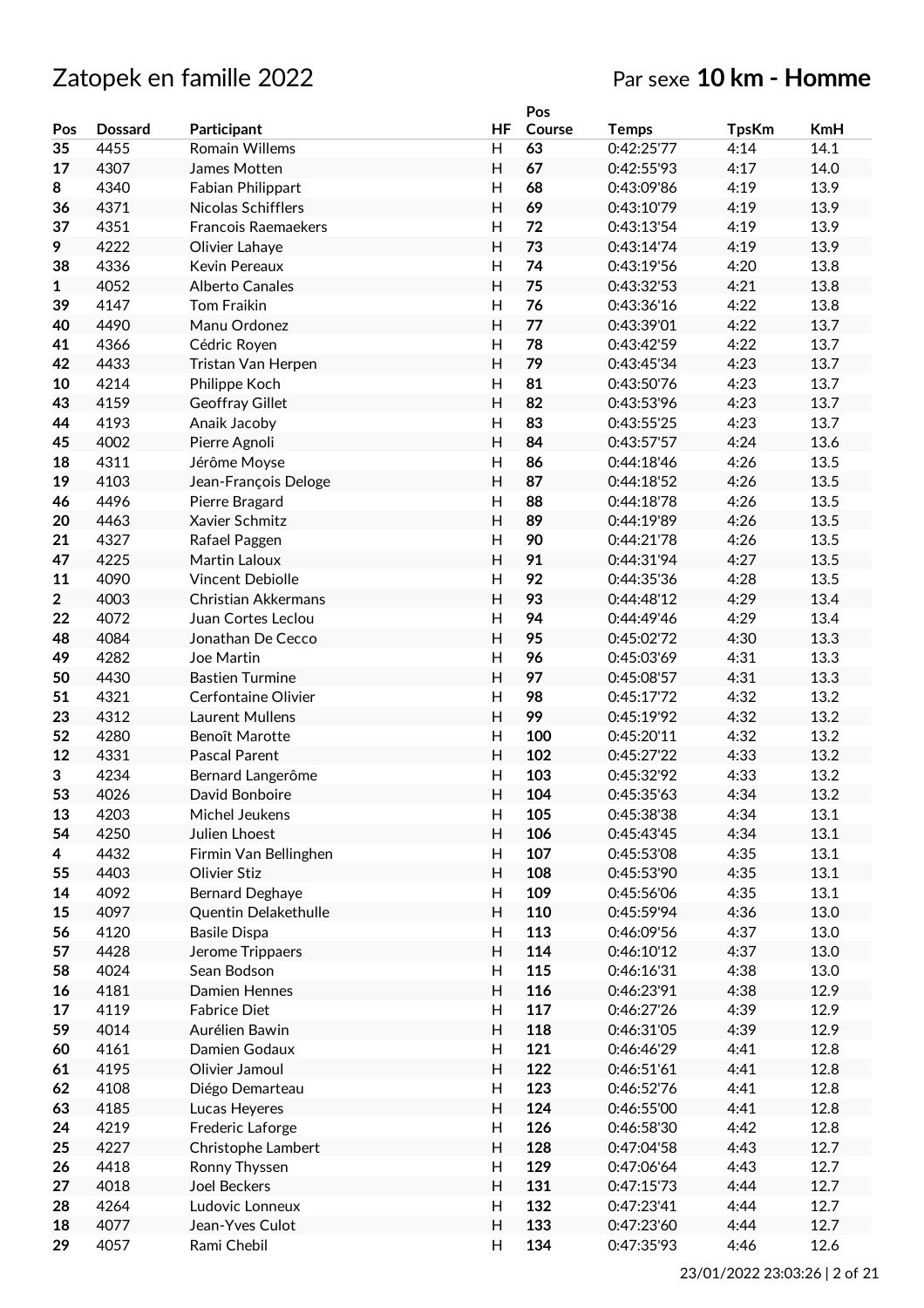|              |                |                            |                           | Pos    |              |              |            |
|--------------|----------------|----------------------------|---------------------------|--------|--------------|--------------|------------|
| Pos          | <b>Dossard</b> | Participant                | HF                        | Course | <b>Temps</b> | <b>TpsKm</b> | <b>KmH</b> |
| 19           | 4245           | Luc Legrand                | H                         | 135    | 0:47:41'17   | 4:46         | 12.6       |
| 30           | 4472           | Marc Devivier              | H                         | 137    | 0:47:46'53   | 4:47         | 12.6       |
| 31           | 4328           | Maurice Panariello         | H                         | 138    | 0:47:52'60   | 4:47         | 12.5       |
| 32           | 4205           | <b>Ddidier Joris</b>       | H                         | 139    | 0:47:54'29   | 4:47         | 12.5       |
| 64           | 4392           | Fernand Souply-Pierard     | H                         | 140    | 0:48:01'82   | 4:48         | 12.5       |
| 65           | 4473           | <b>Tony Georges</b>        | H                         | 142    | 0:48:15'34   | 4:50         | 12.4       |
| 20           | 4139           | Philippe Fey               | H                         | 143    | 0:48:15'39   | 4:50         | 12.4       |
|              |                |                            |                           |        | 0:48:16'26   |              |            |
| 66           | 4088           | Anthony De Luca            | Н                         | 144    |              | 4:50         | 12.4       |
| 33           | 4085           | Michael De Cecco           | H                         | 145    | 0:48:27'29   | 4:51         | 12.4       |
| 21           | 4398           | Christian Stas             | H                         | 146    | 0:48:32'72   | 4:51         | 12.4       |
| 34           | 4083           | Frederic De Cecco          | H                         | 147    | 0:48:32'91   | 4:51         | 12.4       |
| 35           | 4357           | Christophe Rigo            | H                         | 149    | 0:48:34'07   | 4:52         | 12.4       |
| 67           | 4111           | <b>Yves Depluvrez</b>      | H                         | 150    | 0:48:35'19   | 4:52         | 12.3       |
| 22           | 4075           | Christian Culot            | H                         | 151    | 0:48:36'36   | 4:52         | 12.3       |
| 68           | 4352           | Marcus Rausch              | H                         | 152    | 0:48:37'86   | 4:52         | 12.3       |
| 69           | 4415           | Jordan Thissen             | H                         | 153    | 0:48:38'89   | 4:52         | 12.3       |
| 70           | 4334           | <b>Etienne Paulis</b>      | H                         | 154    | 0:48:50'16   | 4:53         | 12.3       |
| 36           | 4130           | Johan Evrard               | H                         | 157    | 0:48:56'70   | 4:53         | 12.3       |
| 37           | 4397           | Hervé Spronck              | $\mathsf{H}$              | 158    | 0:48:58'17   | 4:54         | 12.3       |
| 23           | 4099           | Jean Luc Deledicque        | $\mathsf{H}$              | 159    | 0:49:00'76   | 4:54         | 12.2       |
| 71           | 4131           | <b>Thomas Fanielle</b>     | H                         | 160    | 0:49:05'48   | 4:55         | 12.2       |
| 72           | 4217           | Jonathan Lacriola          | H                         | 162    | 0:49:12'45   | 4:55         | 12.2       |
|              |                |                            |                           |        |              |              |            |
| 73           | 4066           | Clément Colson             | H                         | 163    | 0:49:15'27   | 4:56         | 12.2       |
| 74           | 4454           | Cedric Weusten             | H                         | 165    | 0:49:26'77   | 4:56         | 12.1       |
| 75           | 4086           | David De Cooman            | H                         | 166    | 0:49:27'09   | 4:57         | 12.1       |
| 76           | 4427           | Celine Tribolet            | H                         | 167    | 0:49:30'32   | 4:57         | 12.1       |
| 38           | 4488           | Rosario Vitello            | H                         | 168    | 0:49:31'38   | 4:57         | 12.1       |
| 24           | 4426           | Frank Toussaint            | H                         | 169    | 0:49:33'82   | 4:58         | 12.1       |
| 39           | 4393           | <b>Fabien Spailier</b>     | H                         | 170    | 0:49:39'61   | 4:58         | 12.1       |
| 40           | 4178           | <b>Camille Hanssenne</b>   | H                         | 174    | 0:49:53'02   | 4:59         | 12.0       |
| $\mathbf{1}$ | 4063           | Grégory Collette           | H                         | 179    | 0:50:05'78   | 5:01         | 12.0       |
| 77           | 4345           | <b>Thibault Piron</b>      | H                         | 180    | 0:50:19'90   | 5:02         | 11.9       |
| 41           | 4045           | Michael Brouwier           | Н                         | 182    | 0:50:26'07   | 5:02         | 11.9       |
| 78           | 4314           | Johan Mutamba              | H                         | 184    | 0:50:35'28   | 5:04         | 11.9       |
| 25           | 4135           | Bernard Fernandez Herrera  | H                         | 185    | 0:50:47'44   | 5:05         | 11.8       |
| 79           | 4070           | Thomas Corman              | H                         | 187    | 0:51:06'87   | 5:07         | 11.7       |
| $\mathbf{1}$ | 4073           | Willy Cortleven            | H                         | 188    | 0:51:11'92   | 5:07         | 11.7       |
|              |                |                            |                           |        |              |              |            |
| 42           | 4315           | Olivier Nadenoen           | H                         | 189    | 0:51:13'23   | 5:07         | 11.7       |
| 80           | 4050           | Quentin Burléon            | H                         | 190    | 0:51:18'35   | 5:08         | 11.7       |
| 43           | 4338           | <b>Tobias Peters</b>       | H                         | 191    | 0:51:21'76   | 5:08         | 11.7       |
| 26           | 4140           | <b>Fabrice Fierens</b>     | H                         | 193    | 0:51:34'08   | 5:10         | 11.6       |
| 27           | 4437           | Christophe Vandormael      | H                         | 194    | 0:51:43'08   | 5:10         | 11.6       |
| 44           | 4202           | Olivier Jerusalem          | H                         | 195    | 0:51:49'70   | 5:11         | 11.6       |
| $\mathbf{2}$ | 4187           | Luc Hilderson              | $\boldsymbol{\mathsf{H}}$ | 196    | 0:51:53'93   | 5:11         | 11.6       |
| 81           | 4208           | Thibault Julien            | H                         | 199    | 0:52:09'06   | 5:13         | 11.5       |
| 28           | 4236           | Eric Lanneer               | H                         | 201    | 0:52:10'46   | 5:13         | 11.5       |
| 82           | 4489           | Martin Lejeune             | H                         | 202    | 0:52:14'30   | 5:13         | 11.5       |
| 45           | 4379           | <b>Ronald Servais</b>      | H                         | 204    | 0:52:28'37   | 5:15         | 11.4       |
| 83           | 4079           | Lucas Cwikowski            | H                         | 205    | 0:52:32'38   | 5:15         | 11.4       |
| 84           | 4269           | <b>Christopher Maccord</b> | Н                         | 207    | 0:52:38'29   | 5:16         | 11.4       |
| 85           | 4474           | Cedric Kerris              | H                         | 208    | 0:52:42'20   | 5:16         | 11.4       |
|              |                |                            |                           |        |              |              |            |
| 29           | 4372           | Alain Schonbrodt           | Н                         | 209    | 0:52:47'34   | 5:17         | 11.4       |
| 86           | 4493           | Guillaume Beyer            | H                         | 210    | 0:52:47'56   | 5:17         | 11.4       |
| 87           | 4192           | Julien Jacob               | H                         | 211    | 0:52:57'61   | 5:18         | 11.3       |
| 46           | 4263           | Daniel Lonneux             | H                         | 213    | 0:52:57'97   | 5:18         | 11.3       |
| 3            | 4278           | Michel Mancini             | H                         | 214    | 0:53:00'94   | 5:18         | 11.3       |
| 5            | 4074           | Vincent Crasson            | H                         | 215    | 0:53:01'72   | 5:18         | 11.3       |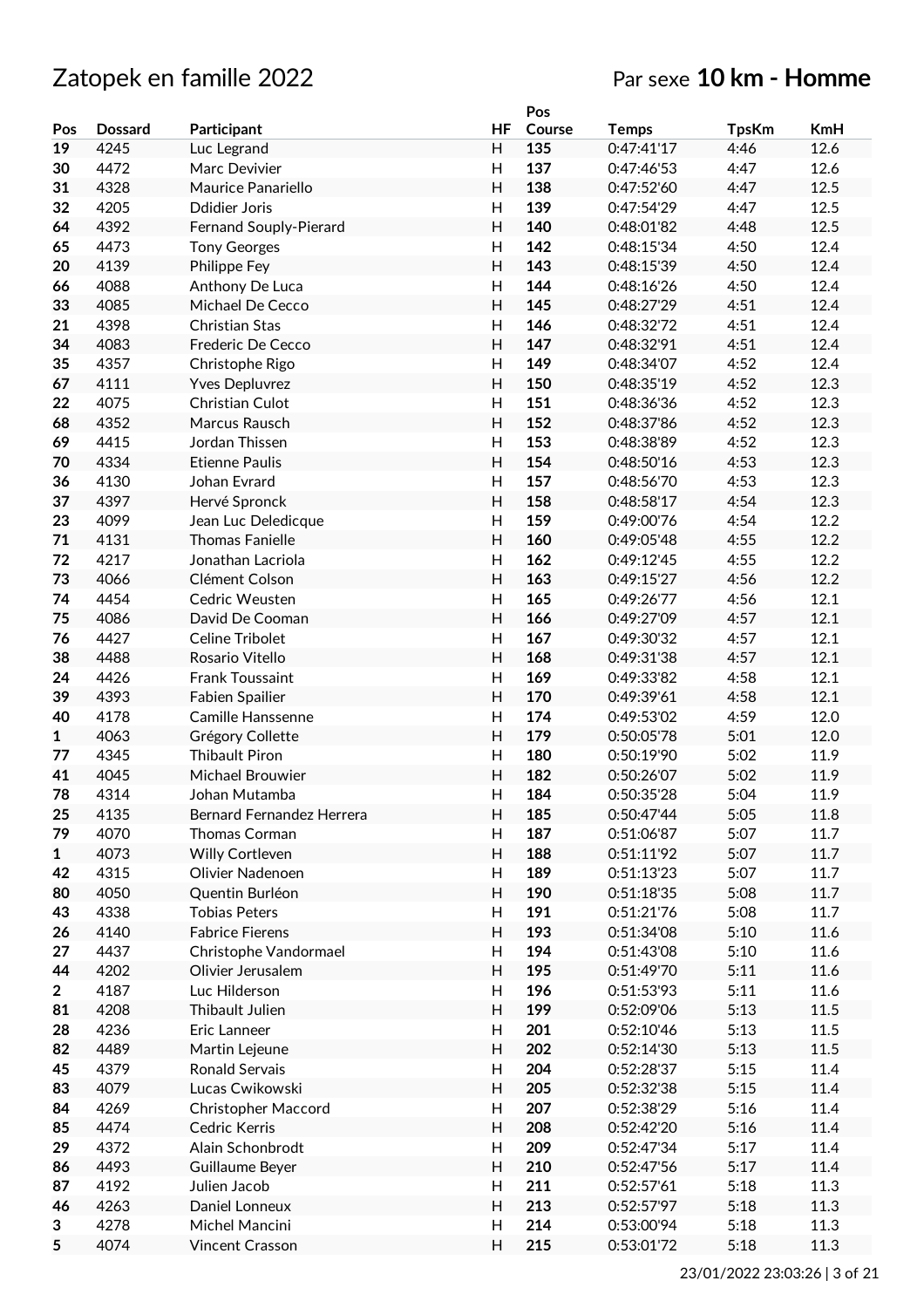|                |                |                           |              | Pos    |              |              |            |
|----------------|----------------|---------------------------|--------------|--------|--------------|--------------|------------|
| Pos            | <b>Dossard</b> | Participant               | HF           | Course | <b>Temps</b> | <b>TpsKm</b> | <b>KmH</b> |
| 30             | 4462           | Jaspar B                  | H            | 216    | 0:53:04'56   | 5:19         | 11.3       |
| 6              | 4435           | Christian Vandevenne      | H            | 217    | 0:53:04'70   | 5:19         | 11.3       |
| 31             | 4251           | Marc Libion               | H            | 218    | 0:53:06'52   | 5:19         | 11.3       |
| $\overline{7}$ | 4134           | Jm Faves                  | H            | 219    | 0:53:07'85   | 5:19         | 11.3       |
| 32             | 4110           | Christian Denoisieux      | H            | 220    | 0:53:09'26   | 5:19         | 11.3       |
| 88             | 4016           | Loïc Bebronne             | H            | 222    | 0:53:13'89   | 5:19         | 11.3       |
| 47             | 4284           | Fabrice Masschelein       | H            | 223    | 0:53:15'39   | 5:20         | 11.3       |
| 89             | 4149           | Benjamin Franck           | H            | 225    | 0:53:26'86   | 5:20         | 11.2       |
| 33             | 4464           | Gioachino La Cola         | H            | 226    | 0:53:37'09   | 5:22         | 11.2       |
| 48             | 4332           | David Partoune            | Н            | 227    | 0:53:49'90   | 5:23         | 11.1       |
| 34             | 4388           | Serge Smeets              | H            | 228    | 0:53:51'83   | 5:23         | 11.1       |
| 49             | 4381           | Payman Shiri              | H            | 230    | 0:53:59'96   | 5:24         | 11.1       |
| 8              | 4267           | Lucas Luca Pinazo         | H            | 233    | 0:54:12'66   | 5:25         | 11.1       |
|                | 4124           | René Dufour               | H            | 234    | 0:54:15'93   | 5:26         | 11.1       |
| 9              | 4019           |                           |              |        |              |              |            |
| 35             |                | Manu Bertier              | H            | 235    | 0:54:27'43   | 5:27         | 11.0       |
| 50             | 4442           | Michel Vercammen          | H            | 236    | 0:54:43'20   | 5:28         | 11.0       |
| 36             | 4247           | Benoît Lenart             | H            | 237    | 0:54:53'14   | 5:29         | 10.9       |
| 90             | 4413           | Quentin Terwagne          | Н            | 238    | 0:54:54'92   | 5:29         | 10.9       |
| 91             | 4499           | Julian Bernard            | H            | 239    | 0:55:01'50   | 5:30         | 10.9       |
| 37             | 4233           | Philippe Lange            | Н            | 242    | 0:55:15'91   | 5:32         | 10.9       |
| 51             | 4491           | Christophe Thiry          | $\mathsf{H}$ | 243    | 0:55:18'56   | 5:32         | 10.8       |
| 52             | 4380           | Fabrice Sérvaiss          | H            | 244    | 0:55:22'31   | 5:32         | 10.8       |
| 53             | 4309           | John Mouillard            | H            | 246    | 0:55:23'62   | 5:32         | 10.8       |
| 10             | 4033           | Marc Bouche               | H            | 248    | 0:55:33'52   | 5:34         | 10.8       |
| 11             | 4481           | Charles-Philippe Couvreur | H            | 249    | 0:55:33'93   | 5:34         | 10.8       |
| 54             | 4377           | Christophe Servais        | H            | 251    | 0:55:47'67   | 5:35         | 10.8       |
| 92             | 4335           | Laurent Peeters           | H            | 252    | 0:55:50'27   | 5:35         | 10.7       |
| 38             | 4197           | Maurice Janssen           | H            | 253    | 0:55:50'67   | 5:35         | 10.7       |
| 93             | 4279           | Pascal Maquinay           | H            | 256    | 0:56:13'08   | 5:37         | 10.7       |
| 39             | 4354           | <b>Stephane Renaers</b>   | Н            | 257    | 0:56:22'90   | 5:38         | 10.6       |
| 40             | 4038           | <b>Bernard Boveroux</b>   | H            | 260    | 0:56:31'91   | 5:39         | 10.6       |
| 12             | 4078           | <b>Michel Custers</b>     | H            | 262    | 0:57:02'63   | 5:42         | 10.5       |
| 94             | 4136           | Thierry Feron             | H            | 264    | 0:57:15'02   | 5:44         | 10.5       |
| 95             | 4376           | Julien Schrymecker        | H            | 265    | 0:57:19'36   | 5:44         | 10.5       |
| 41             | 4056           | Philippe Charlier         | Н            | 267    | 0:57:22'17   | 5:44         | 10.5       |
| 42             | 4300           | <b>Thierry Michiels</b>   | H            | 273    | 0:57:52'01   | 5:47         | 10.4       |
| 55             | 4365           | Aymeric Royen             | Н            | 274    | 0:57:52'66   | 5:47         | 10.4       |
| 13             | 4495           | Jean Pierre Immeriv       | H            | 278    | 0:58:07'49   | 5:49         | 10.3       |
| 56             | 4013           | Raphael Bauwens           | H            | 279    | 0:58:16'29   | 5:50         | 10.3       |
| 43             | 4399           | Olivier Steegen           | H            | 281    | 0:58:17'88   | 5:50         | 10.3       |
| 44             | 4444           | <b>Alain Verslegers</b>   | H            | 284    | 0:58:21'74   | 5:50         | 10.3       |
| 14             | 4268           | Pierre Lucas              | Н            | 287    | 0:58:28'43   | 5:51         | 10.3       |
| 45             | 4081           | <b>Yves Danthine</b>      | H            | 288    | 0:58:29'66   | 5:51         | 10.3       |
| 96             | 4194           | Dominique Jamin           | Н            | 289    | 0:58:34'00   | 5:52         | 10.2       |
| 57             | 4303           | <b>Christophe Moers</b>   | H            | 290    | 0:58:34'76   | 5:52         | 10.2       |
| 97             | 4060           | Julien Clesse             | H            | 292    | 0:58:38'91   | 5:52         | 10.2       |
| 98             | 4091           | Oli Debras                | H            | 293    | 0:58:41'18   | 5:52         | 10.2       |
| 99             | 4476           | Jonathan Graeven          | H            | 294    | 0:58:44'09   | 5:52         | 10.2       |
| 100            | 4039           | Pierre Boveroux           | H            | 297    | 0:58:48'20   | 5:53         | 10.2       |
| 58             | 4228           | Henri Lambert             | H            | 298    | 0:58:51'81   | 5:53         | 10.2       |
| 46             | 4298           | Olivier Mewissen          | H            | 301    | 0:59:02'63   | 5:54         | 10.2       |
|                |                |                           |              |        |              |              |            |
| 101            | 4173           | Julien Hagelstein         | Н            | 303    | 0:59:03'14   | 5:55         | 10.2       |
| 15             | 4053           | Jean-Marie Capier         | H            | 305    | 0:59:05'06   | 5:55         | 10.2       |
| 47             | 4404           | Joël Stokis               | H            | 308    | 0:59:16'30   | 5:56         | 10.1       |
| 48             | 4414           | Jean Theate               | Н            | 309    | 0:59:17'02   | 5:56         | 10.1       |
| 49             | 4030           | Hugues Botquin            | H            | 311    | 0:59:23'07   | 5:56         | 10.1       |
| 16             | 4367           | Adelin Ruth               | H            | 312    | 0:59:23'24   | 5:56         | 10.1       |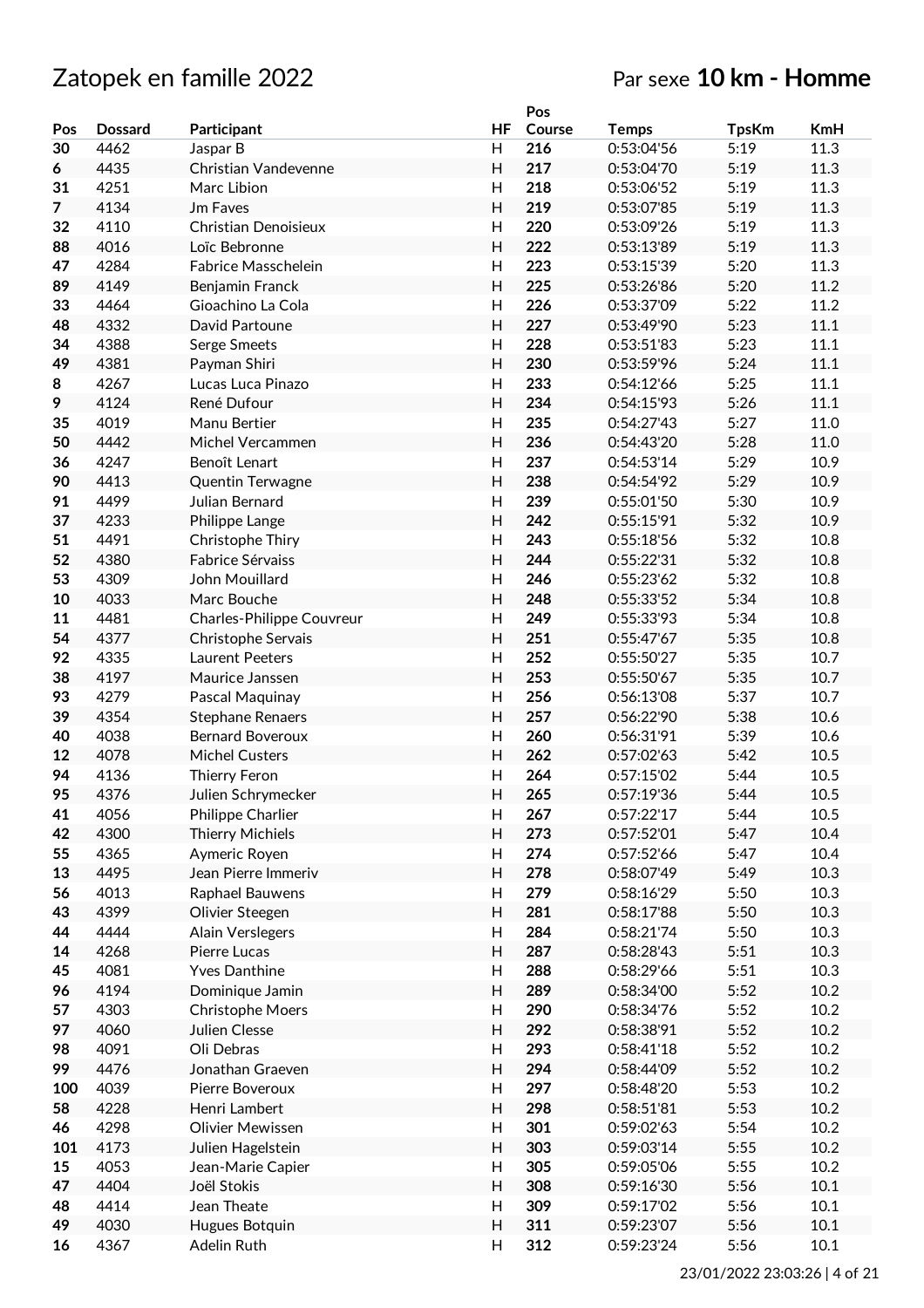|     |                |                            |                           | Pos    |              |              |            |
|-----|----------------|----------------------------|---------------------------|--------|--------------|--------------|------------|
| Pos | <b>Dossard</b> | Participant                | HF                        | Course | <b>Temps</b> | <b>TpsKm</b> | <b>KmH</b> |
| 102 | 4287           | Julien Mélon               | H                         | 313    | 0:59:23'45   | 5:56         | 10.1       |
| 103 | 4029           | Eric Borguet               | H                         | 315    | 0:59:37'64   | 5:58         | 10.1       |
| 104 | 4470           | Job Tchoumtchoua           | $\mathsf{H}$              | 319    | 0:59:48'80   | 5:59         | 10.0       |
| 59  | 4420           | Marc Tiwa                  | $\mathsf{H}$              | 323    | 0:59:58'38   | 6:00         | 10.0       |
| 60  | 4015           | Geoffrey Beaupain          | Η                         | 325    | 1:00:12'17   | 6:01         | 10.0       |
| 61  | 4272           | Sebastian Maessen          | Н                         | 326    | 1:00:14'56   | 6:01         | 10.0       |
|     |                |                            | H                         | 327    | 1:00:15'01   |              |            |
| 62  | 4436           | Gérard Vandeweyer          |                           |        |              | 6:02         | 10.0       |
| 105 | 4141           | Alain Fivet                | Н                         | 330    | 1:00:34'54   | 6:04         | 9.9        |
| 17  | 4155           | Thierry Gathon             | H                         | 334    | 1:00:52'24   | 6:05         | 9.9        |
| 50  | 4164           | Pascal Goslar              | $\mathsf{H}$              | 336    | 1:01:07'20   | 6:07         | 9.8        |
| 18  | 4301           | Alain Missa                | $\mathsf{H}$              | 338    | 1:01:09'03   | 6:07         | 9.8        |
| 51  | 4200           | Pascal Japsenne            | $\mathsf{H}%$             | 342    | 1:01:18'70   | 6:08         | 9.8        |
| 63  | 4170           | Jean-Michel Guarino        | $\mathsf{H}$              | 344    | 1:01:24'90   | 6:08         | 9.8        |
| 64  | 4069           | Joel Corman                | H                         | 345    | 1:01:28'96   | 6:09         | 9.8        |
| 52  | 4210           | <b>Michel Kails</b>        | H                         | 346    | 1:01:43'75   | 6:10         | 9.7        |
| 19  | 4153           | Patrick Galant             | Н                         | 348    | 1:01:46'60   | 6:11         | 9.7        |
| 106 | 4485           | Geoffrey Simonon           | H                         | 349    | 1:01:49'30   | 6:11         | 9.7        |
| 4   | 4171           | <b>Tony Guarino</b>        | $\mathsf{H}$              | 352    | 1:01:57'19   | 6:12         | 9.7        |
| 53  | 4009           | Hervé Balaes               | H                         | 353    | 1:01:59'12   | 6:12         | 9.7        |
| 107 | 4477           | <b>Florian Patigny</b>     | $\overline{\mathsf{H}}$   | 355    | 1:02:11'28   | 6:13         | 9.6        |
| 108 | 4480           | Valentin Verbellen         | $\overline{H}$            | 357    | 1:02:14'18   | 6:13         | 9.6        |
| 109 | 4419           |                            | $\mathsf{H}%$             | 360    | 1:02:20'43   | 6:14         | 9.6        |
|     |                | Benjamin Tirmarche         |                           |        |              |              |            |
| 110 | 4325           | Ruben Ortuno               | $\overline{H}$            | 362    | 1:02:23'08   | 6:14         | 9.6        |
| 65  | 4169           | Arnaud Grosjean            | H                         | 363    | 1:02:25'58   | 6:14         | 9.6        |
| 20  | 4166           | Alexandre Grandchamps      | Η                         | 370    | 1:02:37'21   | 6:16         | 9.6        |
| 111 | 4037           | <b>Antoine Boveroux</b>    | Н                         | 373    | 1:02:51'47   | 6:17         | 9.5        |
| 112 | 4133           | Christophe Fauconnier      | H                         | 377    | 1:03:17'52   | 6:20         | 9.5        |
| 113 | 4116           | Frédéric Desnouck          | Н                         | 378    | 1:03:18'84   | 6:20         | 9.5        |
| 5   | 4021           | Julien Bertrang            | H                         | 379    | 1:03:22'78   | 6:20         | 9.5        |
| 114 | 4439           | <b>Edouard Vanstraelen</b> | $\mathsf{H}%$             | 382    | 1:03:52'37   | 6:23         | 9.4        |
| 66  | 4440           | Koen Vanstraelen           | $\mathsf{H}$              | 383    | 1:03:52'47   | 6:23         | 9.4        |
| 115 | 4106           | Maxime Delvoye             | Н                         | 385    | 1:04:02'99   | 6:24         | 9.4        |
| 54  | 4438           | Jean+Luc Vandormael        | $\overline{H}$            | 390    | 1:04:28'96   | 6:27         | 9.3        |
| 21  | 4466           | ? Leruth                   | Η                         | 391    | 1:04:42'18   | 6:28         | 9.3        |
| 22  | 4241           | Claude Larminier           | H                         | 392    | 1:04:50'21   | 6:29         | 9.3        |
| 55  | 4101           | Gérald Delepine            | H                         | 393    | 1:05:11'17   | 6:31         | 9.2        |
| 116 | 4168           | <b>Emilie Grauls</b>       | H                         | 401    | 1:05:59'33   | 6:36         | 9.1        |
| 56  | 4347           | Benoit Ptak                | H                         | 404    | 1:06:15'17   | 6:38         | 9.1        |
| 67  | 4244           | Michael Lecry              | H                         | 405    | 1:06:15'20   | 6:38         | 9.1        |
| 57  | 4316           | Benjamin Nawyn             | $\boldsymbol{\mathsf{H}}$ | 409    | 1:06:48'00   | 6:41         | 9.0        |
| 117 | 4100           | Alan Delepine              | $\boldsymbol{\mathsf{H}}$ | 412    | 1:06:53'99   | 6:41         | 9.0        |
|     |                | Sebastien Janssens         |                           | 413    | 1:07:06'45   |              | 8.9        |
| 58  | 4199           |                            | H                         |        |              | 6:43         |            |
| 68  | 4453           | Jean-François Wertz        | Н                         | 421    | 1:08:07'13   | 6:49         | 8.8        |
| 59  | 4302           | Stanislaw Mlotkowski       | $\boldsymbol{\mathsf{H}}$ | 422    | 1:08:14'97   | 6:49         | 8.8        |
| 69  | 4188           | Michael Houbion            | H                         | 424    | 1:08:46'87   | 6:53         | 8.7        |
| 70  | 4058           | <b>Edouard Claessen</b>    | H                         | 425    | 1:08:59'11   | 6:54         | 8.7        |
| 23  | 4431           | Jacky Ulrici               | Н                         | 426    | 1:09:01'35   | 6:54         | 8.7        |
| 60  | 4226           | <b>Bruno Lambert</b>       | H                         | 427    | 1:09:03'14   | 6:55         | 8.7        |
| 118 | 4252           | Romain Liegeois            | $\boldsymbol{\mathsf{H}}$ | 434    | 1:10:06'23   | 7:01         | 8.6        |
| 119 | 4207           | Remi Josse                 | $\mathsf{H}$              | 435    | 1:10:20'90   | 7:02         | 8.5        |
| 120 | 4042           | Kenny Brisy                | $\boldsymbol{\mathsf{H}}$ | 438    | 1:11:27'41   | 7:09         | 8.4        |
| 24  | 4182           | Alain Henrard              | $\boldsymbol{\mathsf{H}}$ | 443    | 1:12:48'27   | 7:17         | 8.2        |
| 121 | 4260           | Loris Longaretti           | H                         | 445    | 1:12:58'78   | 7:18         | 8.2        |
| 61  | 4126           | Enzo Duminuco              | $\boldsymbol{\mathsf{H}}$ | 448    | 1:14:02'83   | 7:24         | 8.1        |
| 6   | 4095           | Gilbert Delairesse         | Н                         | 451    | 1:18:51'29   | 7:53         | 7.6        |
|     |                |                            |                           |        |              |              |            |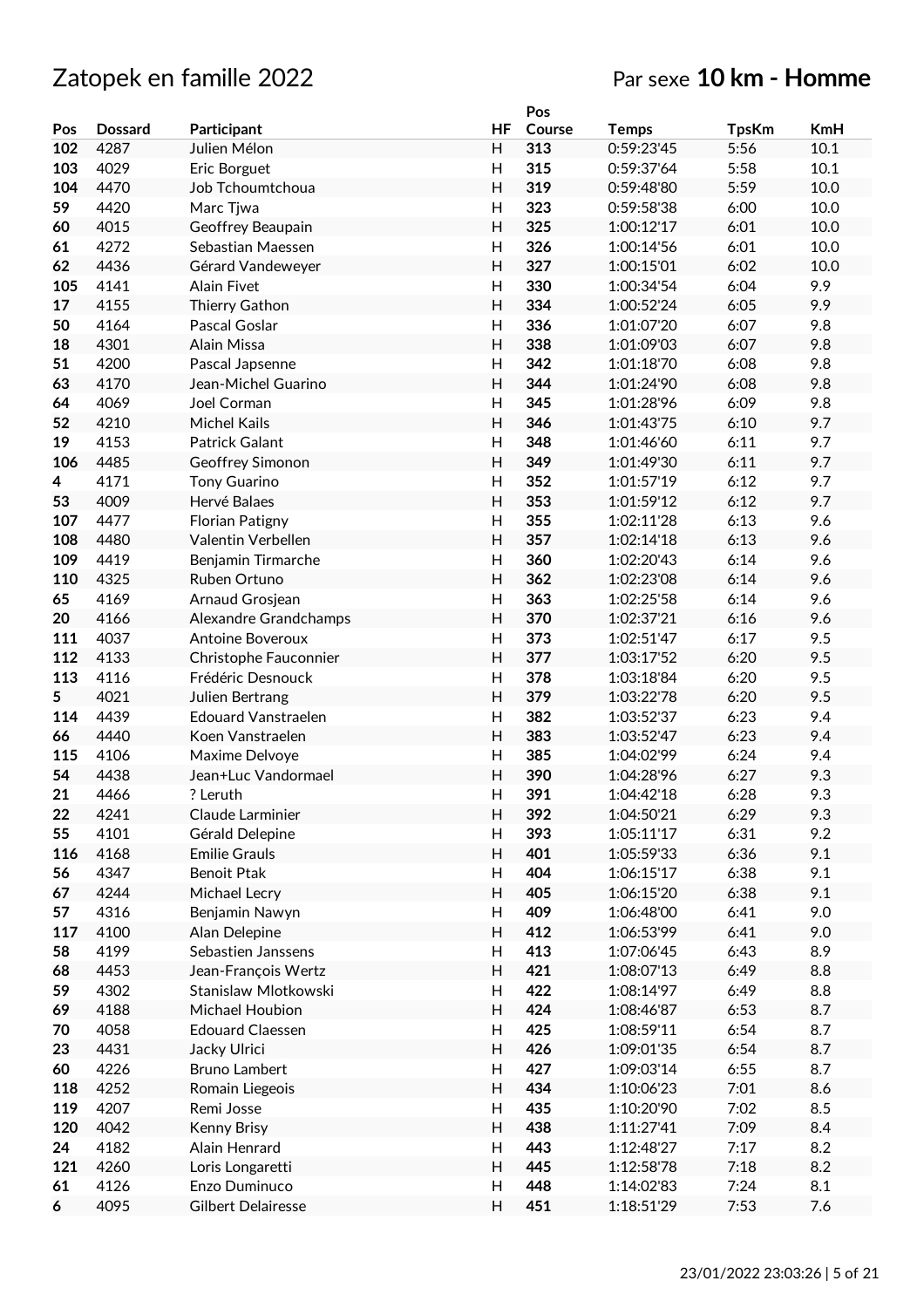# Zatopek en famille 2022 Par sexe **10 km - Femme**

|             |                |                                |             | Pos    |              |              |            |
|-------------|----------------|--------------------------------|-------------|--------|--------------|--------------|------------|
| Pos         | <b>Dossard</b> | Participant                    | <b>HF</b>   | Course | <b>Temps</b> | <b>TpsKm</b> | <b>KmH</b> |
| 1           | 4423           | <b>Irene Tosi</b>              | $\mathsf F$ | 19     | 0:37:38'08   | 3:46         | 15.9       |
| 1           | 4177           | Anne Hansez                    | F           | 29     | 0:38:57'60   | 3:54         | 15.4       |
| 2           | 4446           | Charlotte Vieilvoye            | F           | 35     | 0:39:29'09   | 3:57         | 15.2       |
| 3           | 4137           | Véronique Fettweis             | F           | 39     | 0:39:45'37   | 3:59         | 15.1       |
| 1           | 4479           | Sione Jongstra                 | F           | 62     | 0:42:25'67   | 4:14         | 14.1       |
|             |                |                                |             |        |              |              |            |
| $\mathbf 2$ | 4249           | Valérie Leroy                  | F           | 64     | 0:42:34'48   | 4:16         | 14.1       |
| 4           | 4396           | Ingrid Spelmans                | F           | 65     | 0:42:40'39   | 4:16         | 14.1       |
| 2           | 4266           | Valérie Louvigny               | F           | 66     | 0:42:48'84   | 4:17         | 14.0       |
| 3           | 4494           | Véronique Sougné               | $\mathsf F$ | 70     | 0:43:11'51   | 4:19         | 13.9       |
| 5           | 4004           | Paula Allepuz Fuster           | F           | 71     | 0:43:13'50   | 4:19         | 13.9       |
| 3           | 4417           | Séverine Thonnard              | F           | 80     | 0:43:46'50   | 4:23         | 13.7       |
| 4           | 4343           | Lambriny Philis                | F           | 85     | 0:44:08'09   | 4:25         | 13.6       |
| 4           | 4051           | Brenda Burrichter              | F           | 101    | 0:45:20'12   | 4:32         | 13.2       |
| 6           | 4138           | Celine Fey                     | F           | 111    | 0:46:05'87   | 4:37         | 13.0       |
| 7           | 4065           | Manon Collin                   | F           | 112    | 0:46:09'51   | 4:37         | 13.0       |
| 1           | 4378           | <b>Nathalie Servais</b>        | F           | 119    | 0:46:41'68   | 4:40         | 12.8       |
|             | 3460           |                                | F           | 120    | 0:46:45'16   | 4:41         | 12.8       |
| 5           |                | <b>Delphine Troisfontaines</b> |             |        |              |              |            |
| 8           | 4469           | Margot Meunier                 | F           | 125    | 0:46:56'46   | 4:41         | 12.8       |
| 5           | 4211           | Béatrice Kevelaer              | F           | 127    | 0:47:03'20   | 4:43         | 12.8       |
| 9           | 4152           | Lindsey Gabez                  | F           | 130    | 0:47:12'54   | 4:43         | 12.7       |
| 6           | 4281           | Stéphanie Martelange           | F           | 136    | 0:47:41'35   | 4:46         | 12.6       |
| 7           | 4406           | Carole Szlachta                | F           | 141    | 0:48:05'37   | 4:49         | 12.5       |
| 6           | 4113           | Sophie Derouaux                | F           | 148    | 0:48:33'86   | 4:52         | 12.4       |
| 7           | 4400           | <b>Nathalie Steimes</b>        | F           | 155    | 0:48:51'13   | 4:53         | 12.3       |
| 10          | 4326           | Nadia Otten                    | F           | 156    | 0:48:54'70   | 4:53         | 12.3       |
| 8           | 4230           | Mary Laming                    | F           | 161    | 0:49:08'31   | 4:55         | 12.2       |
| 9           | 4007           | Fanny Autmanns                 | F           | 164    | 0:49:22'91   | 4:56         | 12.2       |
| 8           | 4114           | Virginie Derouaux              | F           | 171    | 0:49:50'18   | 4:59         | 12.0       |
| 10          | 3459           | Sara Defend                    | $\mathsf F$ | 172    | 0:49:50'32   | 4:59         | 12.0       |
| $\mathbf 2$ | 4313           | Carine Munaut                  | F           | 173    | 0:49:50'65   | 4:59         | 12.0       |
|             |                |                                |             |        |              |              |            |
| 9           | 4434           | Claudine Vanderheyden          | F           | 175    | 0:49:56'47   | 4:59         | 12.0       |
| 11          | 4310           | <b>Evelyne Moyse</b>           | F           | 176    | 0:50:01'65   | 5:00         | 12.0       |
| 3           | 4107           | Anne Delwaide                  | F           | 177    | 0:50:03'25   | 5:01         | 12.0       |
| 12          | 4412           | Alicia Teller                  | F           | 178    | 0:50:05'69   | 5:01         | 12.0       |
| 11          | 4034           | <b>Delphine Bouchoms</b>       | F           | 181    | 0:50:21'41   | 5:02         | 11.9       |
| 12          | 4243           | Gaelle Lechanteur              | $\mathsf F$ | 183    | 0:50:35'04   | 5:04         | 11.9       |
| 13          | 4221           | Marie Cécile Lahaye            | $\mathsf F$ | 186    | 0:50:56'71   | 5:05         | 11.8       |
| 13          | 4265           | Rosine Louviaux                | $\mathsf F$ | 192    | 0:51:32'37   | 5:09         | 11.6       |
| 14          | 4232           | Catherine Lange                | $\mathsf F$ | 197    | 0:51:58'52   | 5:12         | 11.5       |
| 10          | 4082           | Farida Darssi                  | F           | 198    | 0:52:06'84   | 5:13         | 11.5       |
| 11          | 4096           | Ariel Delakethulle             | $\mathsf F$ | 200    | 0:52:10'24   | 5:13         | 11.5       |
| 12          | 4339           | Laurence Petithan              | F           | 203    | 0:52:20'79   | 5:14         | 11.5       |
| 13          | 4274           | Beaupain Magali                | F           | 206    | 0:52:33'34   | 5:16         | 11.4       |
| 14          | 3177           | Hanna-Lena Hibbe               | F           | 212    |              | 5:18         | 11.3       |
|             |                |                                |             |        | 0:52:57'62   |              |            |
| 15          | 4223           | Sylvie Lahaye                  | F           | 221    | 0:53:09'71   | 5:19         | 11.3       |
| 14          | 4492           | Laurence Bonhemme              | $\mathsf F$ | 224    | 0:53:24'79   | 5:20         | 11.2       |
| 15          | 4017           | Anais Beckers                  | $\mathsf F$ | 229    | 0:53:58'27   | 5:24         | 11.1       |
| 15          | 4409           | Tijen Taskin                   | $\mathsf F$ | 231    | 0:54:09'62   | 5:25         | 11.1       |
| 16          | 4467           | Anae Lejeune                   | $\mathsf F$ | 232    | 0:54:12'45   | 5:25         | 11.1       |
| 16          | 4104           | Véronique Delvalle             | F           | 240    | 0:55:09'95   | 5:31         | 10.9       |
| 17          | 4275           | Alanis Mager                   | F           | 241    | 0:55:12'88   | 5:31         | 10.9       |
| 18          | 4006           | Victoria Anzalone              | F           | 245    | 0:55:23'20   | 5:32         | 10.8       |
| 16          | 4359           | Marie Roex                     | F           | 247    | 0:55:25'73   | 5:32         | 10.8       |
| 17          | 4285           | Cécile Materne                 | F           | 250    | 0:55:47'47   | 5:35         | 10.8       |
| 19          | 4322           | Ysé Olivier                    | F           | 254    | 0:56:02'00   | 5:36         | 10.7       |
| 17          | 4132           | Gisèle Fassotte                | F           | 255    | 0:56:02'83   | 5:36         | 10.7       |
|             |                |                                | $\mathsf F$ |        |              |              |            |
| 20          | 4035           | Sonya Bourgard                 |             | 258    | 0:56:24'15   | 5:38         | 10.6       |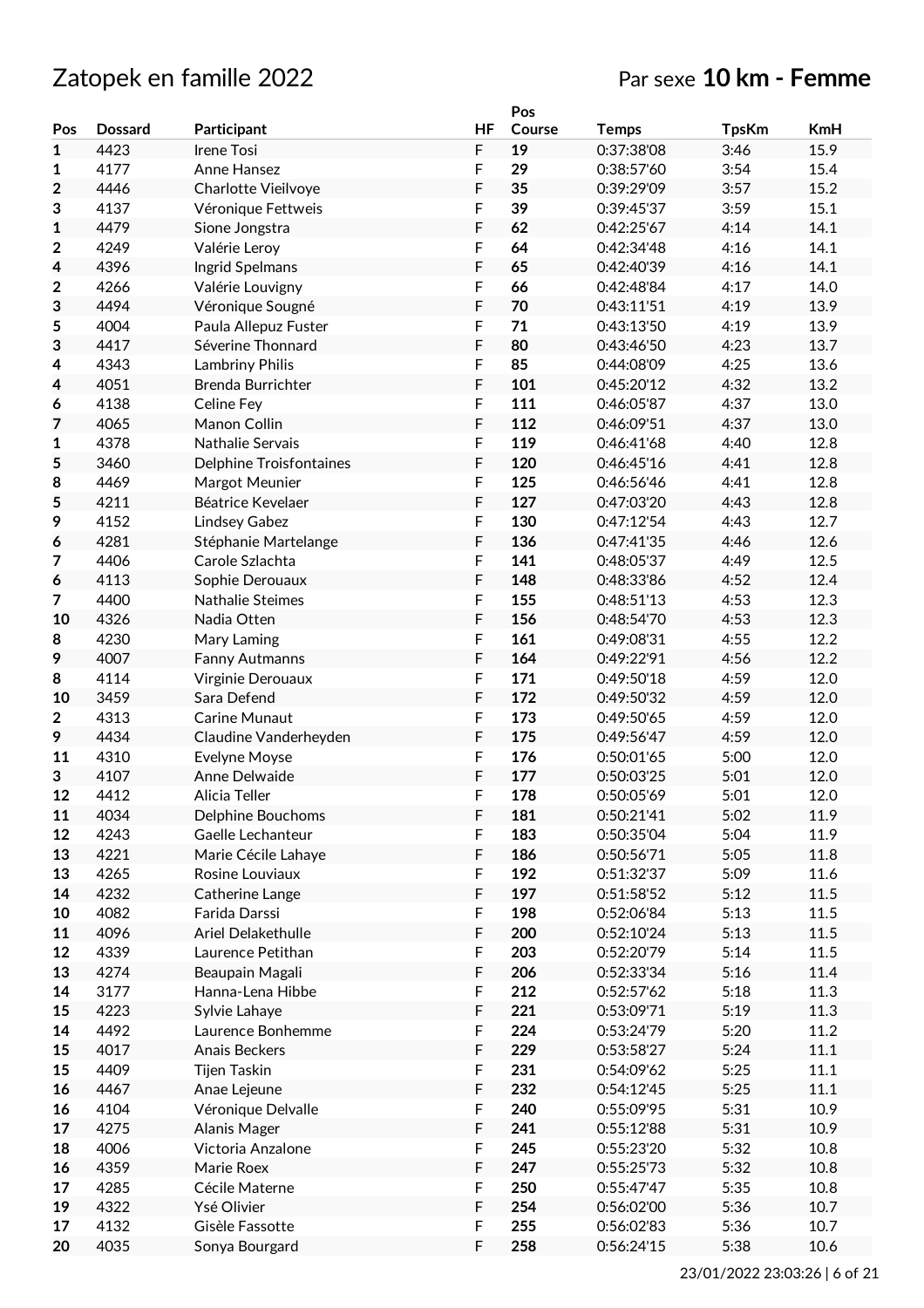|     |                |                                 |           | Pos    |              |              |            |
|-----|----------------|---------------------------------|-----------|--------|--------------|--------------|------------|
| Pos | <b>Dossard</b> | Participant                     | <b>HF</b> | Course | <b>Temps</b> | <b>TpsKm</b> | <b>KmH</b> |
| 21  | 3481           | Laura Marichal                  | F         | 259    | 0:56:29'59   | 5:39         | 10.6       |
| 18  | 4443           | <b>Isabelle Verdin</b>          | F         | 261    | 0:56:40'31   | 5:40         | 10.6       |
| 18  | 4064           | Karine Collin                   | F         | 263    | 0:57:07'42   | 5:43         | 10.5       |
| 22  | 4329           | Anais Paguay                    | F         | 266    | 0:57:20'50   | 5:44         | 10.5       |
| 19  | 4258           | Emilie Lombart                  | F         | 268    | 0:57:25'82   | 5:44         | 10.4       |
| 20  | 4451           | Caroline Wattiez                | F         | 269    | 0:57:27'66   | 5:45         | 10.4       |
| 21  | 4353           | Nadine Remacle                  | F         | 270    | 0:57:29'75   | 5:45         | 10.4       |
| 23  | 4201           | Chloé Jeholet                   | F         | 271    | 0:57:32'18   | 5:45         | 10.4       |
| 24  | 4401           | Jennifer Stiel                  | F         | 272    | 0:57:44'31   | 5:46         | 10.4       |
|     |                |                                 | F         |        |              |              |            |
| 22  | 4277           | Celine Magnette                 |           | 275    | 0:57:56'92   | 5:47         | 10.4       |
| 19  | 4071           | <b>Carine Cornet</b>            | F         | 276    | 0:57:58'28   | 5:48         | 10.3       |
| 25  | 4308           | Steph Mouhanna                  | F         | 277    | 0:58:05'15   | 5:49         | 10.3       |
| 26  | 4294           | Stéphanie Meunier               | F         | 280    | 0:58:17'01   | 5:50         | 10.3       |
| 27  | 4374           | Valentine Schonbrodt            | F         | 282    | 0:58:19'91   | 5:50         | 10.3       |
| 20  | 4059           | <b>Christine Clerdain</b>       | F         | 283    | 0:58:19'98   | 5:50         | 10.3       |
| 28  | 4461           | <b>Helene Leroy</b>             | F         | 285    | 0:58:22'22   | 5:50         | 10.3       |
| 23  | 4109           | Laurence Dendooven              | F         | 286    | 0:58:24'24   | 5:50         | 10.3       |
| 21  | 4229           | Sophie Lambert                  | F         | 291    | 0:58:35'83   | 5:52         | 10.2       |
| 22  | 4023           | Véronique Bodart                | F         | 295    | 0:58:44'24   | 5:52         | 10.2       |
| 29  | 4151           | Juliette Franssen               | F         | 296    | 0:58:46'91   | 5:53         | 10.2       |
| 24  | 4080           | Aurore Danthine                 | F         | 299    | 0:58:51'97   | 5:53         | 10.2       |
| 4   | 4408           | <b>Arielle Tanase</b>           | F         | 300    | 0:58:55'61   | 5:53         | 10.2       |
| 23  | 4319           | Cécile Noirfalise               | F         | 302    | 0:59:02'86   | 5:54         | 10.2       |
| 30  | 4256           | Emilie Lognoul                  | F         | 304    | 0:59:04'58   | 5:55         | 10.2       |
| 24  | 4297           | Jacqueline Mewissen             | F         | 306    | 0:59:11'11   | 5:55         | 10.1       |
| 25  | 4125           | Maud Dufrasne                   | F         | 307    | 0:59:13'36   | 5:55         | 10.1       |
| 26  | 4368           | Rosa Salvaggio                  | F         | 310    | 0:59:20'23   | 5:56         | 10.1       |
| 31  | 4174           |                                 | F         | 314    | 0:59:37'46   | 5:58         | 10.1       |
| 27  | 4382           | Virginie Hagelstein             |           |        |              |              | 10.1       |
|     |                | Sarah Simon                     | F         | 316    | 0:59:41'02   | 5:58         |            |
| 25  | 4429           | <b>Christine Troisfontaines</b> | F         | 317    | 0:59:42'75   | 5:58         | 10.0       |
| 32  | 4089           | Delphine Debacker               | F         | 318    | 0:59:43'90   | 5:58         | 10.0       |
| 28  | 4348           | Aurelie Pugliese                | F         | 320    | 0:59:54'98   | 5:59         | 10.0       |
| 26  | 4483           | Mai Ngueyn                      | F         | 321    | 0:59:57'60   | 6:00         | 10.0       |
| 29  | 4196           | Vanessa Jans                    | F         | 322    | 0:59:57'82   | 6:00         | 10.0       |
| 27  | 4068           | Laura Comito                    | F         | 324    | 0:59:59'89   | 6:00         | 10.0       |
| 30  | 4191           | Corinne Imbert                  | F         | 328    | 1:00:20'67   | 6:02         | 9.9        |
| 31  | 4163           | <b>Christel Goossens</b>        | F         | 329    | 1:00:24'77   | 6:02         | 9.9        |
| 5   | 4028           | Nicole Bonhomme                 | F         | 331    | 1:00:35'40   | 6:04         | 9.9        |
| 28  | 4349           | Célina Pugliese                 | F         | 332    | 1:00:36'11   | 6:04         | 9.9        |
| 33  | 4246           | Julie Lemmens                   | F         | 333    | 1:00:38'76   | 6:04         | 9.9        |
| 32  | 4048           | Annick Bruwier                  | F         | 335    | 1:01:05'31   | 6:07         | 9.8        |
| 29  | 4447           | Valérie Vlassis                 | F         | 337    | 1:01:07'67   | 6:07         | 9.8        |
| 33  | 4112           | <b>Charlotte Deridder</b>       | F         | 339    | 1:01:15'41   | 6:08         | 9.8        |
| 34  | 4156           | Pascaline Gendarme              | F         | 340    | 1:01:16'17   | 6:08         | 9.8        |
| 35  | 4390           | Francoise Solheid               | F         | 341    | 1:01:17'53   | 6:08         | 9.8        |
| 36  | 4242           | Suzy Lazzoni                    | F         | 343    | 1:01:23'64   | 6:08         | 9.8        |
| 37  | 4389           | Julie Sohier                    | F         | 347    | 1:01:44'00   | 6:10         | 9.7        |
| 38  | 4118           | Anaïs Deville                   | F         | 350    | 1:01:52'32   | 6:11         | 9.7        |
|     |                |                                 |           |        |              |              |            |
| 34  | 4239           | Delphine Lapraille              | F         | 351    | 1:01:57'02   | 6:12         | 9.7        |
| 35  | 4370           | Laureen Scalco                  | F         | 354    | 1:02:07'76   | 6:13         | 9.7        |
| 36  | 4216           | Sophie Labalue                  | F         | 356    | 1:02:13'15   | 6:13         | 9.6        |
| 39  | 4043           | Laetitia Britte                 | F         | 358    | 1:02:17'42   | 6:14         | 9.6        |
| 30  | 4344           | Violetta Piasecka               | F         | 359    | 1:02:18'91   | 6:14         | 9.6        |
| 31  | 4049           | Murielle Bully                  | F         | 361    | 1:02:21'44   | 6:14         | 9.6        |
| 32  | 4093           | Geraldine Degueldre             | F         | 364    | 1:02:26'72   | 6:14         | 9.6        |
| 37  | 4293           | <b>Cindy Meulemans</b>          | F         | 365    | 1:02:28'40   | 6:15         | 9.6        |
| 6   | 4238           | <b>Francine Lanslots</b>        | F         | 366    | 1:02:30'18   | 6:15         | 9.6        |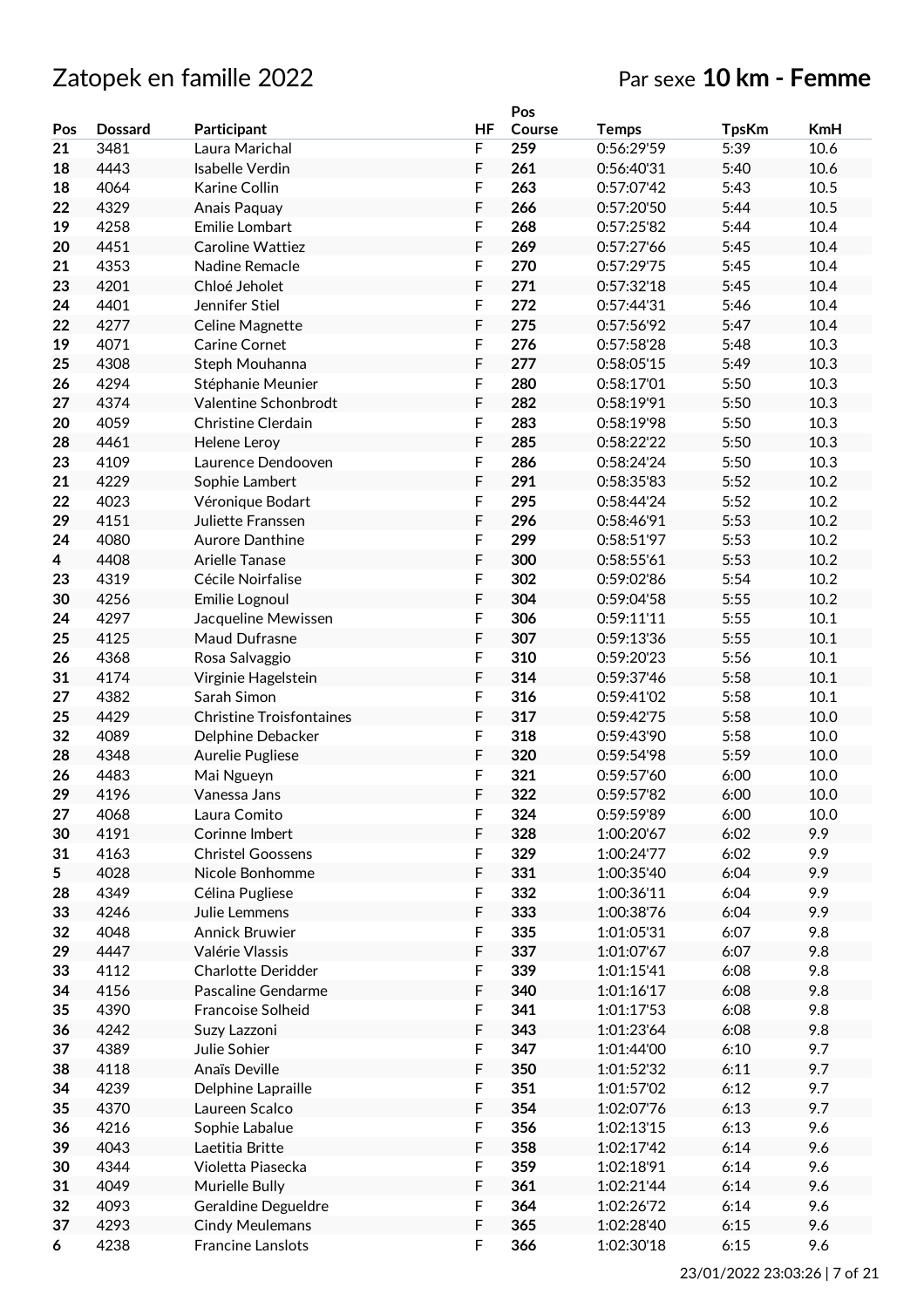|                |                |                          |           | Pos    |              |              |            |
|----------------|----------------|--------------------------|-----------|--------|--------------|--------------|------------|
| Pos            | <b>Dossard</b> | Participant              | <b>HF</b> | Course | <b>Temps</b> | <b>TpsKm</b> | <b>KmH</b> |
| 40             | 4262           | <b>Christel Lonneux</b>  | F         | 367    | 1:02:32'74   | 6:15         | 9.6        |
| 1              | 4165           | Jac Govers               | F         | 368    | 1:02:33'22   | 6:16         | 9.6        |
| 38             | 4145           | Camille Fraikin          | F         | 369    | 1:02:34'47   | 6:16         | 9.6        |
| 41             | 4341           | Isabelle Philippart      | F         | 371    | 1:02:37'71   | 6:16         | 9.6        |
| $\overline{2}$ | 4402           | Dominique Stiennon       | F         | 372    | 1:02:45'47   | 6:17         | 9.6        |
| 33             | 4304           | Faousia Mohssen          | F         | 374    | 1:02:52'53   | 6:17         | 9.5        |
| 39             | 4405           | Laura Swinnen            | F         | 375    | 1:02:57'77   | 6:18         | 9.5        |
| 34             | 4459           | Magali Lamine            | F         | 376    | 1:03:09'08   | 6:19         | 9.5        |
| 40             | 4498           | Helene Renouprez         | F         | 380    | 1:03:41'28   | 6:22         | 9.4        |
| $\overline{7}$ | 4292           | Maryse Mestadier         | F         | 381    | 1:03:47'11   | 6:23         | 9.4        |
| 41             | 4364           | <b>Adeline Roux</b>      | F         | 384    | 1:03:53'29   | 6:23         | 9.4        |
| 35             | 4184           | Christine Heusschen      | F         | 386    | 1:04:03'95   | 6:25         | 9.4        |
| 42             | 4323           | Eloine Ortega            | F         | 387    | 1:04:05'22   | 6:25         | 9.4        |
| 36             | 4475           | Valerie Vaaqts           | F         | 388    | 1:04:07'51   | 6:25         | 9.4        |
| 42             | 4047           | <b>Adeline Brull</b>     | F         | 389    | 1:04:23'88   | 6:26         | 9.3        |
| 37             | 4387           | <b>Germaine Smeets</b>   | F         | 394    | 1:05:34'92   | 6:34         | 9.1        |
| 43             | 4411           | Caroline Teheux          | F         | 395    | 1:05:36'04   | 6:34         | 9.1        |
| 38             | 4186           |                          | F         | 396    | 1:05:36'48   | 6:34         | 9.1        |
| 39             | 4179           | Annick Heynen            | F         | 397    | 1:05:36'93   | 6:34         | 9.1        |
|                |                | Stephanie Havar          |           |        |              |              |            |
| 43             | 4456           | Sophie Wirtz             | F<br>F    | 398    | 1:05:39'90   | 6:34         | 9.1        |
| 44             | 4486           | Hanan Id Bella           |           | 399    | 1:05:40'91   | 6:34         | 9.1        |
| 44             | 4001           | Laura Adam               | F         | 400    | 1:05:59'05   | 6:36         | 9.1        |
| 45             | 4020           | Nathalie Bertrand        | F         | 402    | 1:06:02'42   | 6:36         | 9.1        |
| 8              | 4157           | Anne Marie Gengoux       | F         | 403    | 1:06:10'46   | 6:37         | 9.1        |
| 40             | 4054           | Nadine Carpentier        | F         | 406    | 1:06:30'37   | 6:39         | 9.0        |
| 41             | 4261           | Nathalie Longree         | F         | 407    | 1:06:42'77   | 6:40         | 9.0        |
| 45             | 4317           | Noémie Nawyn             | F         | 408    | 1:06:46'64   | 6:41         | 9.0        |
| 42             | 4422           | <b>Nathalie Torfs</b>    | F         | 410    | 1:06:52'52   | 6:41         | 9.0        |
| 46             | 4122           | Rachel Dortu             | F         | 411    | 1:06:52'70   | 6:41         | 9.0        |
| 9              | 4146           | Fabienne Fraikin         | F         | 414    | 1:07:07'13   | 6:43         | 8.9        |
| 47             | 4395           | Cécile Speetjens         | F         | 415    | 1:07:28'20   | 6:45         | 8.9        |
| 48             | 4384           | Aline Sinzo              | F         | 416    | 1:07:42'06   | 6:46         | 8.9        |
| 49             | 4448           | Anne Voorn               | F         | 417    | 1:07:42'21   | 6:46         | 8.9        |
| 50             | 4087           | Tamara De Dycker         | F         | 418    | 1:07:56'35   | 6:47         | 8.8        |
| 51             | 4407           | Rachel Szymanowski       | F         | 419    | 1:07:56'94   | 6:47         | 8.8        |
| 52             | 4270           | Aline Maenhout           | F         | 420    | 1:07:58'77   | 6:48         | 8.8        |
| 46             | 4123           | Sarah Driesen            | F         | 423    | 1:08:45'06   | 6:53         | 8.7        |
| 10             | 4041           | Petra Braun              | F         | 428    | 1:09:04'99   | 6:55         | 8.7        |
| 53             | 4296           | Angela Meurer            | F         | 429    | 1:09:08'60   | 6:55         | 8.7        |
| 47             | 4358           | France Roenen            | F         | 430    | 1:09:18'67   | 6:56         | 8.7        |
| 54             | 4175           | Nathalie Halkin          | F         | 431    | 1:09:24'02   | 6:56         | 8.6        |
| 43             | 4362           | Sabine Roox              | F         | 432    | 1:09:25'73   | 6:56         | 8.6        |
| 44             | 4350           | Farida Rabhiou           | F         | 433    | 1:09:26'18   | 6:56         | 8.6        |
| 11             | 4257           | Ghislaine Lognoul        | F         | 436    | 1:10:26'24   | 7:02         | 8.5        |
| 48             | 4478           | <b>Isabelle Fontaine</b> | F         | 437    | 1:11:26'45   | 7:08         | 8.4        |
| 49             | 4458           | Noémie Wyrzykowski       | F         | 439    | 1:11:28'83   | 7:09         | 8.4        |
| 50             | 4487           | Nabila Bachir            | F         | 440    | 1:12:19'50   | 7:14         | 8.3        |
| 55             | 4289           | Laurence Merken          | F         | 441    | 1:12:36'67   | 7:16         | 8.3        |
| 45             | 4158           | Isabelle Georges         | F         | 442    | 1:12:47'70   | 7:17         | 8.2        |
| 51             | 4259           | Joanna Longaretti        | F         | 444    | 1:12:57'01   | 7:18         | 8.2        |
| 56             | 4385           | Carine Sinzobahamvya     | F         | 446    | 1:13:44'16   | 7:22         | 8.1        |
| 46             | 4283           | <b>Isabelle Marx</b>     | F         | 447    | 1:14:01'08   | 7:24         | 8.1        |
| 52             | 4361           | Christelle Rogister      | F         | 449    | 1:14:18'31   | 7:26         | 8.1        |
| 3              | 4183           | Marlènne Herzet          | F         | 450    | 1:16:55'99   | 7:41         | 7.8        |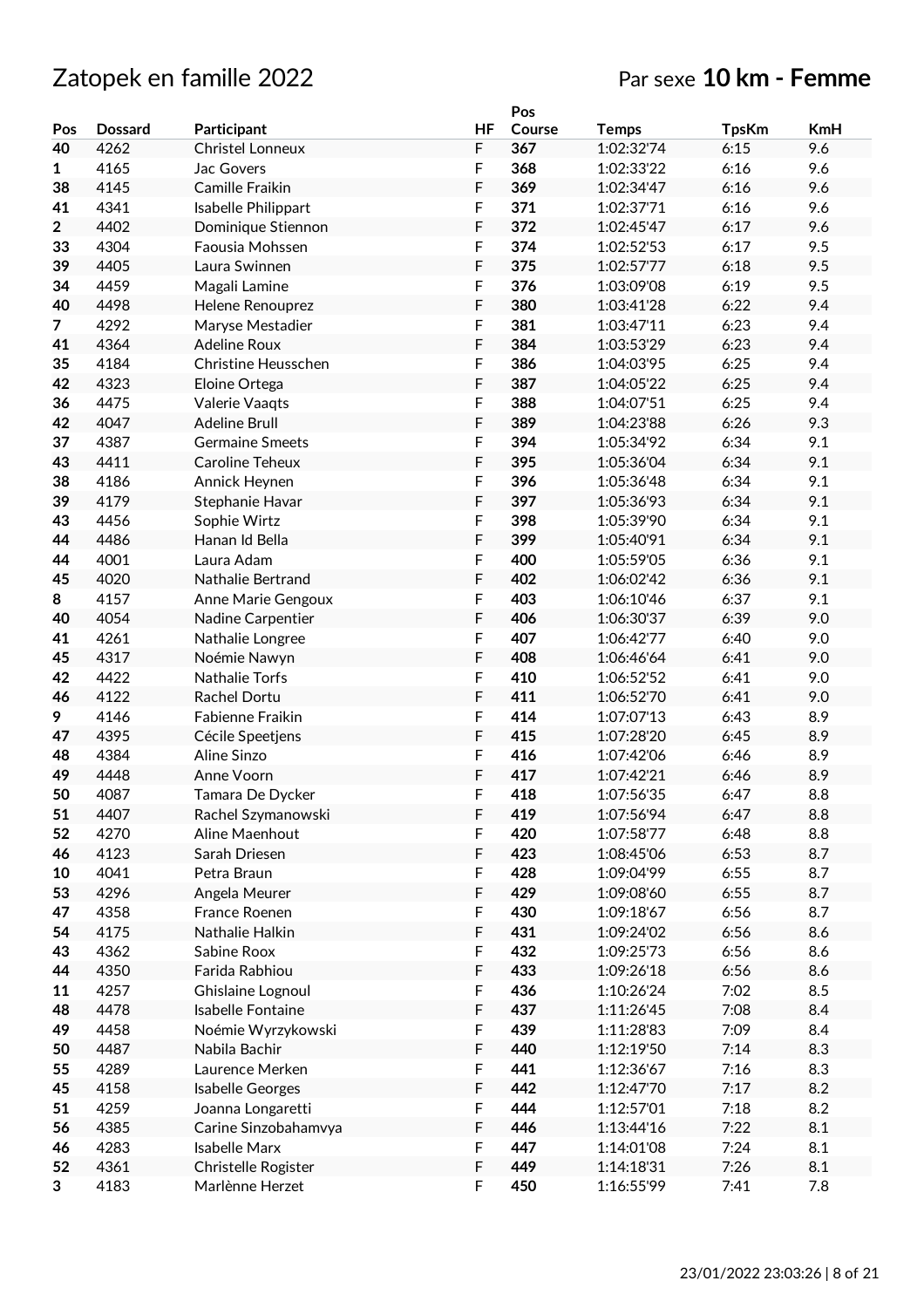# Zatopek en famille 2022 Par sexe **6 km - Homme**

|                |                |                            |                           | Pos            |              |              |            |
|----------------|----------------|----------------------------|---------------------------|----------------|--------------|--------------|------------|
| Pos            | <b>Dossard</b> | Participant                | <b>HF</b>                 | Course         | <b>Temps</b> | <b>TpsKm</b> | <b>KmH</b> |
| 1              | 2538           | Loïc Delvaux               | H                         | $\mathbf{1}$   | 0:21:10'64   | 3:32         | 17.0       |
|                | 2533           | Sacha Dejalle              | Η                         | $\mathbf 2$    | 0:23:00'36   | 3:50         | 15.6       |
| 1              |                |                            |                           |                |              |              |            |
| $\overline{2}$ | 2696           | Gilles Vanhaelen           | $\overline{H}$            | 3              | 0:23:05'87   | 3:51         | 15.6       |
| $\mathbf 2$    | 2581           | Giel Jonkmans              | H                         | $\overline{4}$ | 0:23:45'27   | 3:58         | 15.2       |
| 3              | 2642           | <b>Arthur Reul</b>         | H                         | 5              | 0:23:58'15   | 3:59         | 15.0       |
| 4              | 2680           | <b>Tom Piette</b>          | H                         | 6              | 0:24:29'61   | 4:05         | 14.7       |
| 3              | 2520           | Matis Compere              | H                         | $\overline{7}$ | 0:24:34'22   | 4:06         | 14.7       |
| 5              | 2621           | <b>Adrien Devel</b>        | $\overline{H}$            | 8              | 0:25:08'57   | 4:11         | 14.3       |
| 6              | 2536           | Matteo Delsemme            | H                         | 9              | 0:25:13'77   | 4:12         | 14.3       |
| 7              | 2576           | Marius Jacquemin           | H                         | 10             | 0:25:37'81   | 4:16         | 14.0       |
|                | 2698           | Simon Scohier              | $\overline{H}$            | 11             | 0:25:47'91   | 4:18         | 14.0       |
| 8              |                |                            |                           |                |              |              |            |
| 4              | 2681           | <b>Olivier Piette</b>      | H                         | 12             | 0:26:02'55   | 4:20         | 13.8       |
| 9              | 2664           | <b>Younes Van Gans</b>     | H                         | 14             | 0:26:24'19   | 4:24         | 13.6       |
| 5              | 2606           | François Louis Vlassis     | H                         | 15             | 0:26:54'38   | 4:29         | 13.4       |
| 6              | 2580           | Tom Jerusalem              | H                         | 16             | 0:27:11'79   | 4:32         | 13.2       |
| 10             | 2546           | <b>William Dobbelstein</b> | H                         | 17             | 0:27:16'57   | 4:33         | 13.2       |
| $\overline{7}$ | 2559           | Christian Franck           | H                         | 19             | 0:27:32'83   | 4:35         | 13.1       |
| 11             | 2519           | Adrien Collin              | H                         | 21             | 0:28:17'48   | 4:43         | 12.7       |
| 12             | 2610           | Lucas Maes                 | H                         | 23             | 0:28:44'74   | 4:47         | 12.5       |
| 8              | 2509           | Alexandre Bonsignore       | H                         | 24             | 0:28:50'38   | 4:49         | 12.5       |
| 13             | 2570           | <b>Thomas Haufroid</b>     | H                         | 25             | 0:28:56'26   | 4:49         | 12.4       |
|                |                |                            |                           |                |              |              |            |
| 9              | 2531           | Matteo De Florian          | H                         | 26             | 0:28:56'31   | 4:49         | 12.4       |
| 10             | 2602           | Sebastien Lopez Lopez      | H                         | 27             | 0:29:05'61   | 4:51         | 12.4       |
| 14             | 2656           | Tyméo Sindic               | H                         | 29             | 0:29:08'80   | 4:52         | 12.4       |
| 15             | 2660           | <b>Benito Uellendahl</b>   | H                         | 30             | 0:29:12'19   | 4:52         | 12.3       |
| 11             | 2668           | Julian Vera Morales        | H                         | 31             | 0:29:23'05   | 4:54         | 12.3       |
| 16             | 2617           | <b>William Marx</b>        | H                         | 32             | 0:29:28'27   | 4:55         | 12.2       |
| 12             | 2673           | Gregory Weynand            | H                         | 42             | 0:30:34'64   | 5:06         | 11.8       |
| 17             | 2504           | Axel Belot                 | H                         | 43             | 0:30:36'30   | 5:06         | 11.8       |
| 13             | 2700           | Thomas Lejeune             | H                         | 44             | 0:30:40'61   | 5:07         | 11.7       |
| 14             | 2596           | Jean-François Lehaen       | $\overline{H}$            | 45             | 0:30:43'18   | 5:07         | 11.7       |
|                |                |                            |                           |                |              |              |            |
| 18             | 2704           | Charly Thiry               | H                         | 46             | 0:30:57'95   | 5:10         | 11.6       |
| 15             | 2635           | <b>Vincent Pinsart</b>     | $\overline{H}$            | 47             | 0:31:06'80   | 5:11         | 11.6       |
| 19             | 2634           | <b>Martin Pinsart</b>      | Η                         | 48             | 0:31:08'59   | 5:11         | 11.6       |
| 16             | 2515           | Séraphin Claeys            | H                         | 50             | 0:31:40'63   | 5:17         | 11.4       |
| 20             | 2665           | Cian Van Herpen            | H                         | 52             | 0:31:48'18   | 5:18         | 11.3       |
| 21             | 2678           | Martinien Moxhet           | H                         | 53             | 0:32:28'93   | 5:25         | 11.1       |
| 22             | 2671           | Félix Wagelmans            | H                         | 54             | 0:32:32'15   | 5:25         | 11.1       |
| 17             | 2567           | Jakub Grzedzicki           | Н                         | 55             | 0:33:09'56   | 5:32         | 10.9       |
| 18             | 2522           | Thomas Cop                 | $\mathsf{H}$              | 56             | 0:33:10'08   | 5:32         | 10.9       |
| 19             | 2661           | Jens-Uwe Uellendahl        | Н                         | 59             | 0:33:24'47   | 5:34         | 10.8       |
| 20             | 2544           | <b>Alain Devillers</b>     | Н                         | 60             | 0:33:34'37   | 5:36         | 10.7       |
|                |                |                            |                           |                |              |              |            |
| 23             | 2521           | Theo Cop                   | Н                         | 61             | 0:33:37'35   | 5:36         | 10.7       |
| 21             | 2658           | Daniel Thiebaut            | Н                         | 62             | 0:33:41'48   | 5:37         | 10.7       |
| 24             | 2705           | Sebastien Matthys          | H                         | 65             | 0:34:20'13   | 5:43         | 10.5       |
| 22             | 2549           | Maxime Dupont              | H                         | 67             | 0:34:40'95   | 5:47         | 10.4       |
| 25             | 2682           | Robin Joassart             | H                         | 69             | 0:35:23'08   | 5:54         | 10.2       |
| 23             | 2532           | Luc Decroupet              | $\boldsymbol{\mathsf{H}}$ | 71             | 0:35:48'12   | 5:58         | 10.1       |
| 24             | 2632           | Frédéric Pelzer            | Н                         | 74             | 0:35:59'03   | 6:00         | 10.0       |
| 25             | 2629           | <b>Yves Noirhomme</b>      | $\overline{H}$            | 75             | 0:36:14'15   | 6:02         | 9.9        |
| 26             | 2541           | Matthis Delvigne           | Н                         | 78             | 0:36:43'13   | 6:07         | 9.8        |
|                |                |                            |                           |                |              |              |            |
| 26             | 2625           | Antoine Nardon             | H                         | 80             | 0:37:04'85   | 6:11         | 9.7        |
| 27             | 2539           | <b>Bernard Delvigne</b>    | Н                         | 81             | 0:37:05'88   | 6:11         | 9.7        |
| 28             | 2604           | Pierre Lorquet             | H                         | 82             | 0:37:07'75   | 6:11         | 9.7        |
| 29             | 3461           | Jacquemin Jacquemin        | H                         | 85             | 0:37:10'95   | 6:12         | 9.7        |
| 30             | 2556           | Pascal Erpicum             | H                         | 86             | 0:37:14'17   | 6:13         | 9.7        |
| 31             | 3462           | Romain Ladry               | H                         | 88             | 0:37:20'50   | 6:13         | 9.6        |
|                |                |                            |                           |                |              |              |            |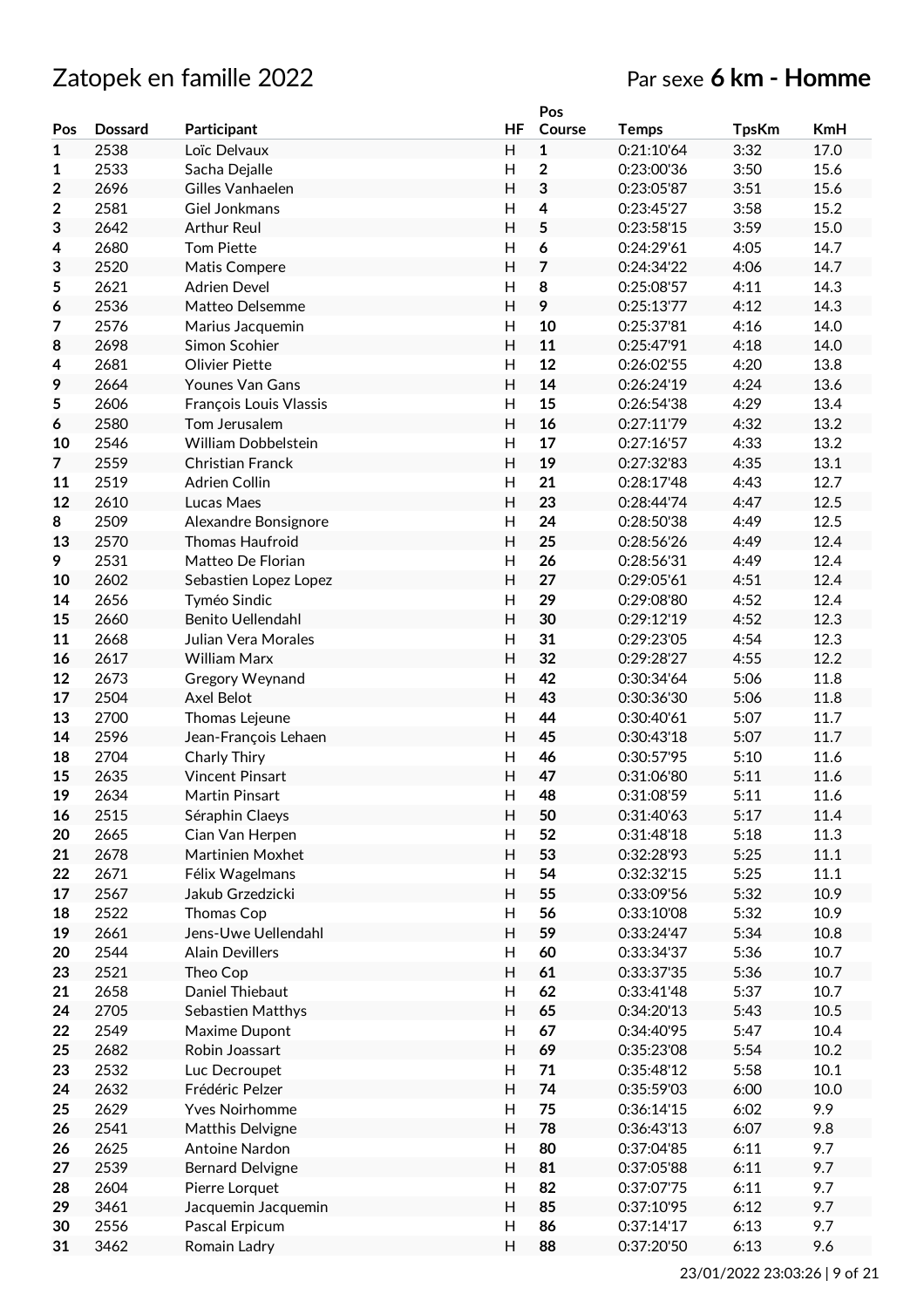|     |                |                            |           | Pos    |              |              |            |
|-----|----------------|----------------------------|-----------|--------|--------------|--------------|------------|
| Pos | <b>Dossard</b> | Participant                | <b>HF</b> | Course | <b>Temps</b> | <b>TpsKm</b> | <b>KmH</b> |
| 27  | 2516           | <b>Cyril Clerx</b>         | H         | 93     | 0:37:44'02   | 6:17         | 9.5        |
| 32  | 2652           | Jean-Philippe Simioli      | H         | 94     | 0:37:44'97   | 6:17         | 9.5        |
| 33  | 2518           | <b>Renaud Clerx</b>        | H         | 97     | 0:37:45'82   | 6:17         | 9.5        |
| 34  | 2695           | <b>Quentin Materne</b>     | H         | 98     | 0:37:49'29   | 6:18         | 9.5        |
| 28  | 2507           | Mathieu Bertrand-Malemprez | H         | 99     | 0:37:52'92   | 6:19         | 9.5        |
| 35  | 2512           | Eric Bruwier               | H         | 102    | 0:39:00'35   | 6:30         | 9.2        |
| 36  | 2563           | <b>Benoit Garcia</b>       | H         | 105    | 0:39:44'47   | 6:37         | 9.1        |
| 37  | 2709           | <b>Francois Charlene</b>   | H         | 106    | 0:39:44'82   | 6:37         | 9.1        |
| 38  | 2564           | Joshua Garcia              | H         | 107    | 0:39:45'79   | 6:38         | 9.1        |
| 39  | 3464           | <b>Thomas Francois</b>     | H         | 108    | 0:39:47'21   | 6:38         | 9.0        |
| 40  | 2690           | Anthony Mignon             | H         | 113    | 0:40:29'76   | 6:45         | 8.9        |
| 29  | 2691           | Maxence Mignon             | H         | 114    | 0:40:30'09   | 6:45         | 8.9        |
| 41  | 2684           | Mickael Porgetta           | H         | 116    | 0:40:38'20   | 6:46         | 8.9        |
| 42  | 2542           | Pierre Denis               | H         | 117    | 0:40:40'22   | 6:47         | 8.9        |
| 43  | 2689           | Marc Rassart               | H         | 119    | 0:40:43'84   | 6:47         | 8.8        |
| 44  | 2502           | Qiang Bai                  | H         | 120    | 0:40:50'23   | 6:49         | 8.8        |
| 45  | 2687           | Olivier Hurdebise          | H         | 122    | 0:40:53'05   | 6:49         | 8.8        |
| 46  | 2525           | Bruno Crapanzano           | H         | 126    | 0:40:59'61   | 6:50         | 8.8        |
| 47  | 2551           | <b>Bert Ernest</b>         | H         | 128    | 0:41:11'42   | 6:52         | 8.7        |
| 30  | 2588           | Leni Krzewinski            | H         | 132    | 0:42:19'52   | 7:03         | 8.5        |
| 48  | 2587           | Laurent Krzewinski         | H         | 133    | 0:42:19'90   | 7:04         | 8.5        |
| 31  | 2676           | <b>Alexandre Willems</b>   | H         | 134    | 0:42:23'91   | 7:04         | 8.5        |
| 49  | 2590           | Benjamin Lambrecht         | H         | 137    | 0:42:38'88   | 7:07         | 8.4        |
| 50  | 2651           | Philippe Schneider         | H         | 139    | 0:42:45'83   | 7:08         | 8.4        |
| 32  | 2607           | Laurent Louis Vlassis      | H         | 140    | 0:42:49'09   | 7:08         | 8.4        |
| 51  | 2706           | Henry Hardy                | H         | 145    | 0:43:39'05   | 7:17         | 8.2        |
| 52  | 2510           | Geoffrey Bougnet           | H         | 149    | 0:44:26'14   | 7:25         | 8.1        |
| 53  | 2586           | <b>Claude Konings</b>      | H         | 150    | 0:44:33'04   | 7:26         | 8.1        |
| 54  | 2584           | Serge Kirchner             | H         | 159    | 0:46:03'68   | 7:41         | 7.8        |
| 33  | 2685           | Adrian Mignon              | H         | 162    | 0:46:16'89   | 7:43         | 7.8        |
| 55  | 2526           | Nicolas Dalem              | H         | 165    | 0:47:31'36   | 7:55         | 7.6        |
| 56  | 2537           | Julie Delvaux              | H         | 175    | 0:50:46'18   | 8:28         | 7.1        |
| 57  | 2527           | Sven Dau                   | H         | 178    | 0:56:06'58   | 9:21         | 6.4        |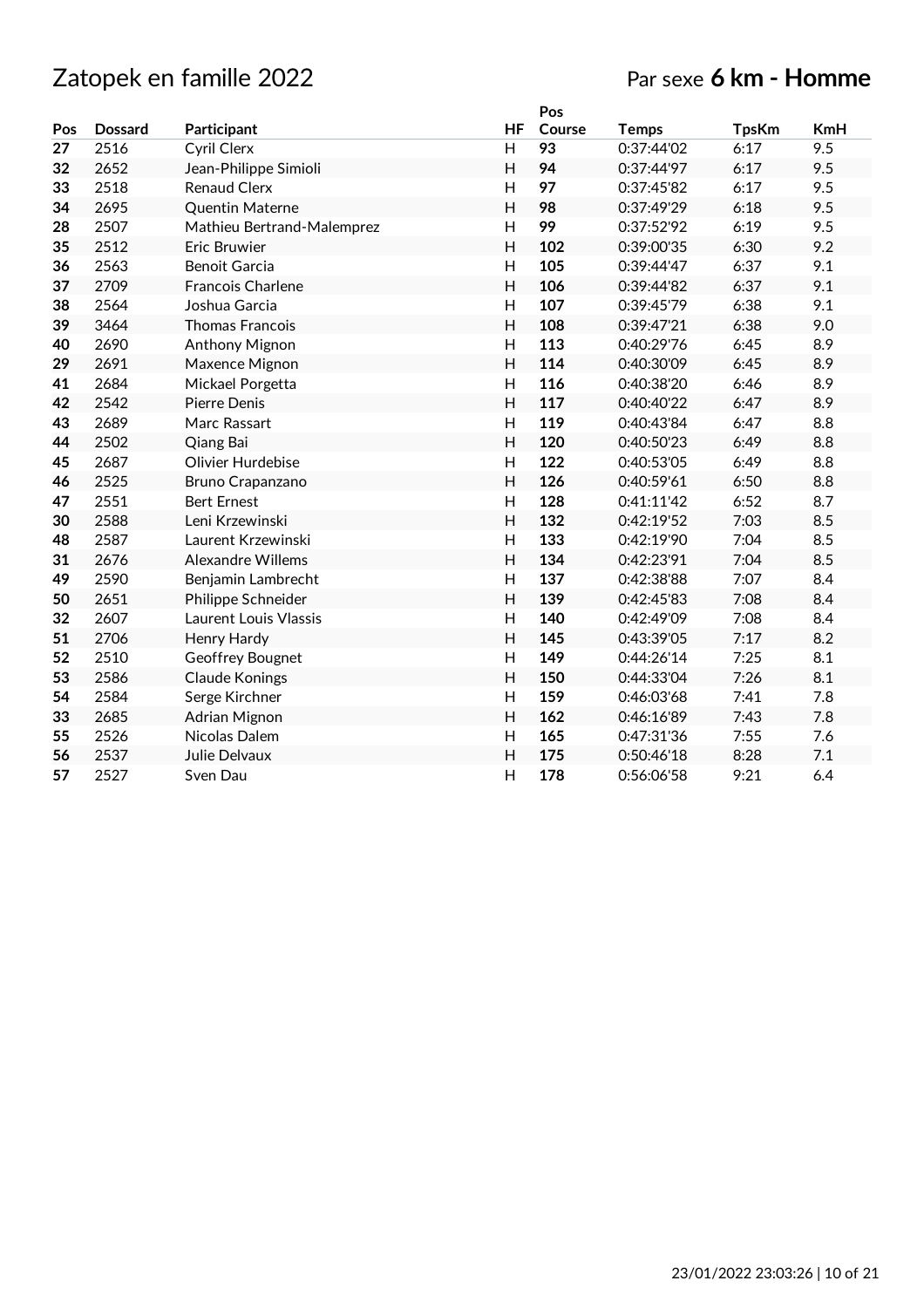# Zatopek en famille 2022 Par sexe **6 km - Femme**

|     |                |                           |             | Pos    |              |              |            |
|-----|----------------|---------------------------|-------------|--------|--------------|--------------|------------|
| Pos | <b>Dossard</b> | Participant               | <b>HF</b>   | Course | <b>Temps</b> | <b>TpsKm</b> | <b>KmH</b> |
| 1   | 2643           | Juliette Reul             | F           | 13     | 0:26:16'45   | 4:23         | 13.7       |
| 2   | 2595           | Claire Lehaen             | F           | 18     | 0:27:31'38   | 4:35         | 13.1       |
| 3   | 2511           | Chloé Bréver              | F           | 20     | 0:28:02'95   | 4:40         | 12.8       |
| 1   | 2672           | Nina Wagelmans            | F           | 22     | 0:28:40'55   | 4:47         | 12.6       |
| 2   | 2649           | Elisa Schmits             | F           | 28     | 0:29:06'37   | 4:51         | 12.4       |
| 3   | 2693           | Ambre Simon               | F           | 33     | 0:29:32'27   | 4:55         | 12.2       |
| 4   | 2569           | Eloïse Hanssen            | F           | 34     | 0:29:47'35   | 4:58         | 12.1       |
|     | 2550           |                           | F           | 35     | 0:29:48'74   | 4:58         | 12.1       |
| 4   |                | Maya Dussard              | F           | 36     | 0:29:49'39   |              |            |
| 5   | 2623           | Meex Myrthe               |             |        |              | 4:58         | 12.1       |
| 5   | 2554           | Norah Erpicum             | F           | 37     | 0:29:56'12   | 4:59         | 12.0       |
| 6   | 2644           | Louise Reul               | F           | 38     | 0:29:59'51   | 5:00         | 12.0       |
| 7   | 2640           | Sofia Radouani            | F           | 39     | 0:30:00'88   | 5:00         | 12.0       |
| 8   | 2675           | Celina Weynande           | F           | 40     | 0:30:11'12   | 5:02         | 11.9       |
| 9   | 2679           | Mae Piette                | F           | 41     | 0:30:29'22   | 5:05         | 11.8       |
| 10  | 2638           | Clara Polart              | F           | 49     | 0:31:31'26   | 5:15         | 11.4       |
| 11  | 2540           | Marg Delvigne             | F           | 51     | 0:31:46'20   | 5:18         | 11.3       |
| 12  | 2578           | Eleanore Jehaes           | F           | 57     | 0:33:11'68   | 5:32         | 10.8       |
| 6   | 2662           | <b>Florence Valle</b>     | F           | 58     | 0:33:22'54   | 5:34         | 10.8       |
| 13  | 2692           | <b>Pauline Devillers</b>  | F           | 63     | 0:33:58'80   | 5:40         | 10.6       |
| 7   | 2503           | Magali Barthelemy         | F           | 64     | 0:34:03'66   | 5:41         | 10.6       |
| 14  | 2702           | Aude Courtois             | F           | 66     | 0:34:36'82   | 5:46         | 10.4       |
| 8   | 2591           | Aurelie Lauvaux           | F           | 68     | 0:35:05'53   | 5:51         | 10.3       |
| 9   | 2613           | Goddeau Marleen           | F           | 70     | 0:35:42'84   | 5:57         | 10.1       |
| 15  | 2646           | Louise Rosa               | F           | 72     | 0:35:52'70   | 5:59         | 10.0       |
| 16  | 2631           | Eleonore Pelzer           | F           | 73     | 0:35:55'59   | 5:59         | 10.0       |
| 17  | 2568           | Floriane Habsch           | $\mathsf F$ | 76     | 0:36:16'67   | 6:03         | 9.9        |
| 10  | 2624           | <b>Emonts-Pool Nadine</b> | $\mathsf F$ | 79     | 0:37:00'52   | 6:10         | 9.7        |
| 11  | 2707           | Helene Marchal            | F           | 83     | 0:37:08'43   | 6:11         | 9.7        |
| 12  |                |                           | F           |        |              |              | 9.7        |
|     | 2605           | Sophie Lorquet            |             | 84     | 0:37:08'61   | 6:11         |            |
| 18  | 2552           | Manon Erpicum             | F           | 87     | 0:37:14'33   | 6:13         | 9.7        |
| 13  | 2545           | Maria Di Fresco           | F           | 89     | 0:37:30'17   | 6:15         | 9.6        |
| 19  | 2524           | Solène Cortes Leclou      | F           | 90     | 0:37:33'75   | 6:16         | 9.6        |
| 14  | 2616           | Héloïse Marx              | F           | 91     | 0:37:34'22   | 6:16         | 9.6        |
| 15  | 2619           | Stéphanie Melon           | F           | 92     | 0:37:41'83   | 6:17         | 9.5        |
| 16  | 2583           | Naëlle Keyeux             | F           | 95     | 0:37:45'16   | 6:17         | 9.5        |
| 17  | 2600           | Stéphanie Linden          | $\mathsf F$ | 96     | 0:37:45'65   | 6:17         | 9.5        |
| 20  | 2543           | Juliette Derecogne        | F           | 100    | 0:38:44'88   | 6:28         | 9.3        |
| 21  | 2701           | Clara Bruwier             | F           | 101    | 0:38:56'79   | 6:29         | 9.2        |
| 18  | 2501           | Maryvonne Andre           | F           | 103    | 0:39:09'06   | 6:32         | 9.2        |
| 19  | 2558           | Julie Evrard              | F           | 104    | 0:39:09'65   | 6:32         | 9.2        |
| 20  | 2514           | Rachel Cenne              | F           | 109    | 0:39:51'33   | 6:38         | 9.0        |
| 21  | 2566           | Caroline Gillon           | $\mathsf F$ | 110    | 0:40:25'08   | 6:44         | 8.9        |
| 22  | 2683           | Marina Digregorio         | F           | 111    | 0:40:25'21   | 6:44         | 8.9        |
| 22  | 2670           | Marion Vermeiren          | F           | 112    | 0:40:28'59   | 6:45         | 8.9        |
| 23  | 2528           | Zoé Dau                   | F           | 115    | 0:40:30'17   | 6:45         | 8.9        |
| 23  | 2667           | Jessica Vanderheyden      | $\mathsf F$ | 118    | 0:40:41'33   | 6:47         | 8.8        |
| 24  | 2571           | Ling He                   | $\mathsf F$ | 121    | 0:40:50'49   | 6:49         | 8.8        |
| 24  | 2688           | Cloé Rassart              | F           | 123    | 0:40:54'06   | 6:49         | 8.8        |
| 25  | 2579           | Clara Jerusalem           | F           | 124    | 0:40:55'25   | 6:49         | 8.8        |
| 25  | 2697           | Emma Bruwier              | F           | 125    | 0:40:59'30   | 6:50         | 8.8        |
|     |                |                           | F           |        |              |              |            |
| 26  | 2592           | Sarah Le Boulengé         |             | 127    | 0:41:00'56   | 6:50         | 8.8        |
| 27  | 2601           | Fanny Lodrini             | F           | 129    | 0:41:54'28   | 6:59         | 8.6        |
| 28  | 2530           | Valentine De Brogniez     | F           | 130    | 0:42:06'73   | 7:01         | 8.5        |
| 29  | 2663           | Leslie Van Der Corput     | F           | 131    | 0:42:11'65   | 7:02         | 8.5        |
| 30  | 2573           | Magali Herman             | F           | 135    | 0:42:32'14   | 7:05         | 8.5        |
| 26  | 2641           | Inès Rassaa               | F           | 136    | 0:42:34'17   | 7:05         | 8.5        |
| 27  | 2574           | Jeanne Houbion            | $\mathsf F$ | 138    | 0:42:42'44   | 7:07         | 8.4        |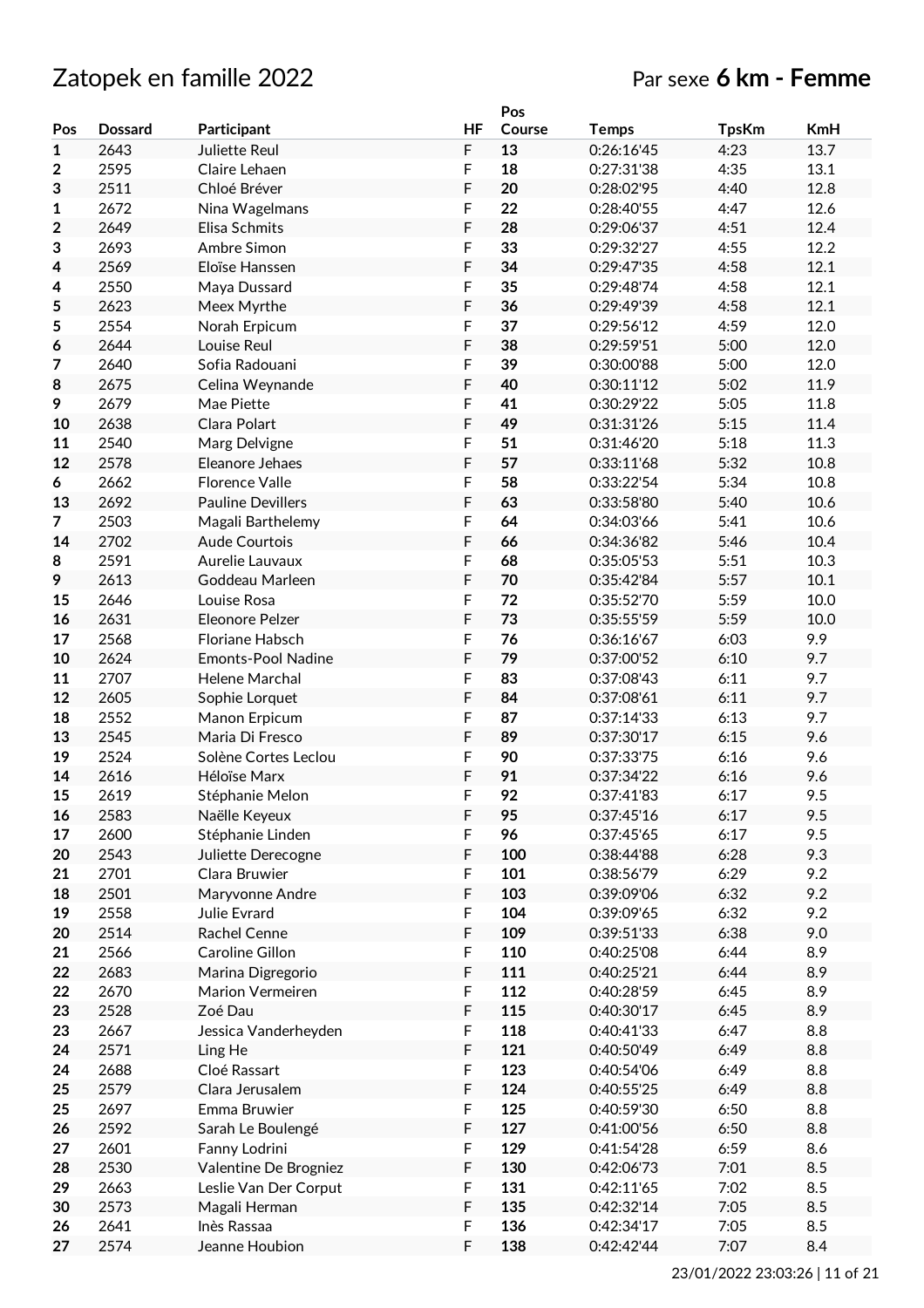### Par sexe **6 km - Femme**

|     |                |                           |    | Pos    |              |              |            |
|-----|----------------|---------------------------|----|--------|--------------|--------------|------------|
| Pos | <b>Dossard</b> | Participant               | HF | Course | <b>Temps</b> | <b>TpsKm</b> | <b>KmH</b> |
| 31  | 2572           | Line Hedebouw             | F  | 141    | 0:43:08'98   | 7:11         | 8.3        |
| 32  | 2657           | Dardenne Sophie           | F  | 142    | 0:43:20'73   | 7:13         | 8.3        |
| 33  | 2618           | <b>Christelle Mathot</b>  | F  | 143    | 0:43:23'95   | 7:14         | 8.3        |
| 34  | 2589           | Aurélie Lambert           | F  | 144    | 0:43:24'11   | 7:14         | 8.3        |
| 35  | 2648           | Kristel Sapion            | F  | 146    | 0:43:43'27   | 7:17         | 8.2        |
| 36  | 2508           | Isabelle Boldo            | F  | 147    | 0:43:45'05   | 7:17         | 8.2        |
| 28  | 2608           | Marie Louis Vlassis       | F  | 148    | 0:43:52'95   | 7:19         | 8.2        |
| 37  | 2585           | <b>Audrey Konings</b>     | F  | 151    | 0:44:35'62   | 7:26         | 8.1        |
| 38  | 2630           | <b>Catherine Pelet</b>    | F  | 152    | 0:44:46'63   | 7:28         | 8.0        |
| 39  | 2505           | Mélissa Benamane          | F  | 153    | 0:44:47'28   | 7:28         | 8.0        |
| 40  | 2547           | Mélanie Docquier          | F  | 154    | 0:44:47'75   | 7:28         | 8.0        |
| 41  | 2609           | Maridane Maenhout         | F  | 155    | 0:45:12'78   | 7:32         | 8.0        |
| 42  | 2561           | Morgane Fransolet         | F  | 156    | 0:45:20'49   | 7:34         | 7.9        |
| 43  | 2686           | Joséphine Alexander       | F  | 157    | 0:45:21'20   | 7:34         | 7.9        |
| 44  | 2513           | Géraldine Campolini       | F  | 158    | 0:46:02'28   | 7:40         | 7.8        |
| 45  | 2645           | <b>Anne-Lise Roosens</b>  | F  | 160    | 0:46:16'27   | 7:43         | 7.8        |
| 46  | 2575           | Lin Hu                    | F  | 161    | 0:46:16'81   | 7:43         | 7.8        |
| 47  | 2611           | Sofie Maes                | F  | 163    | 0:46:21'80   | 7:44         | 7.8        |
| 48  | 2593           | <b>Audrey Lebas</b>       | F  | 164    | 0:46:41'00   | 7:47         | 7.7        |
| 49  | 2523           | <b>Amandine Corbesier</b> | F  | 166    | 0:47:45'82   | 7:58         | 7.5        |
| 50  | 2562           | Joële Franssen            | F  | 167    | 0:48:00'09   | 8:00         | 7.5        |
| 51  | 2639           | Sophie Portier            | F  | 168    | 0:48:29'01   | 8:05         | 7.4        |
| 52  | 2677           | Sophie Xhardé             | F  | 169    | 0:48:33'43   | 8:05         | 7.4        |
| 53  | 2565           | Delphine Gaspard          | F  | 170    | 0:49:09'05   | 8:11         | 7.3        |
| 54  | 2599           | Alix Leruth               | F  | 171    | 0:49:59'42   | 8:20         | 7.2        |
| 55  | 2548           | Aurélie Donnay            | F  | 172    | 0:49:59'56   | 8:20         | 7.2        |
| 56  | 2614           | Sophie Martin             | F  | 173    | 0:50:00'88   | 8:20         | 7.2        |
| 57  | 2620           | Véronique Meyers          | F  | 174    | 0:50:28'67   | 8:25         | 7.1        |
| 58  | 2633           | Sabine Philippart         | F  | 176    | 0:51:38'27   | 8:37         | 7.0        |
| 59  | 2626           | <b>Pauline Navette</b>    | F  | 177    | 0:51:38'98   | 8:37         | 7.0        |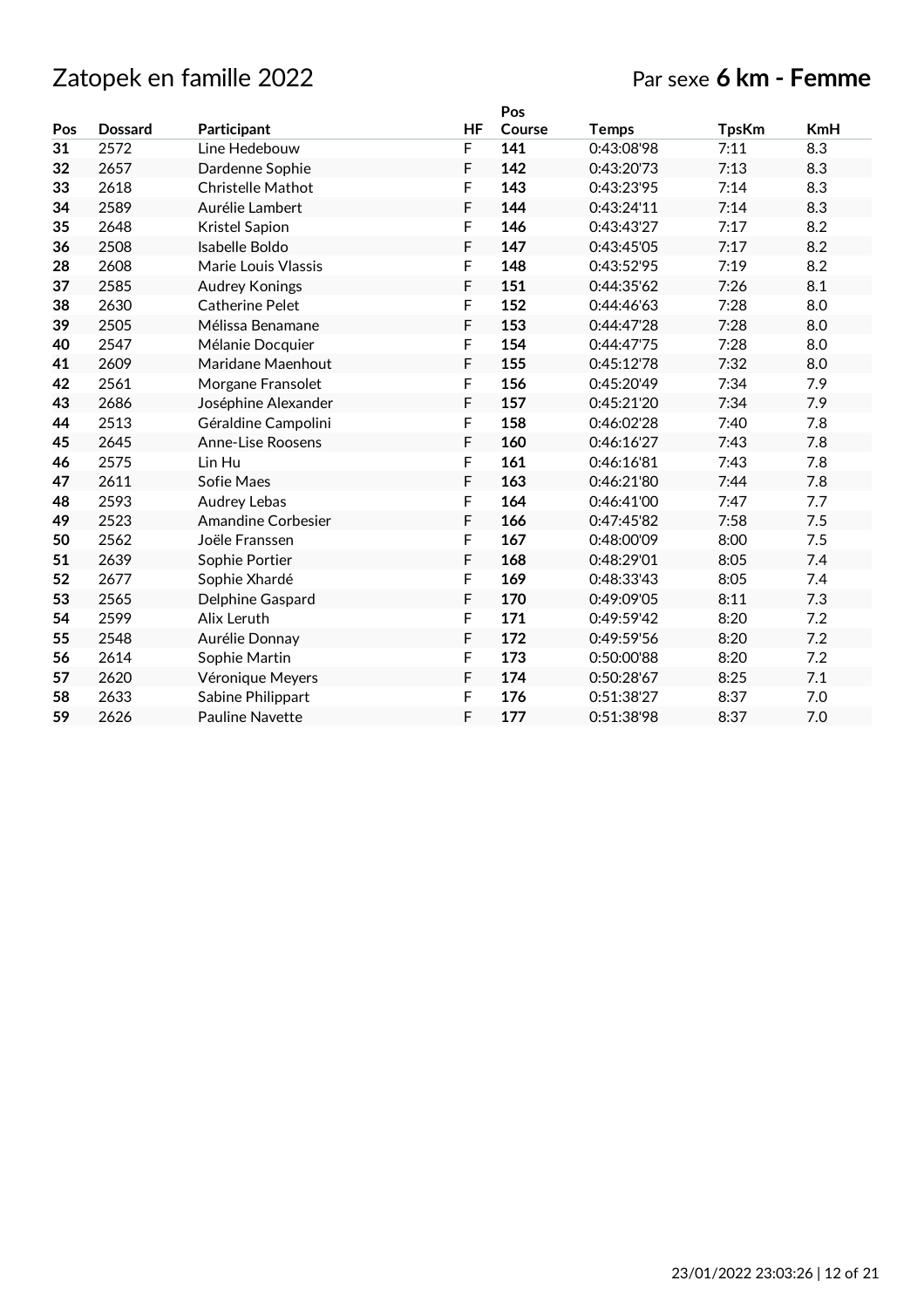# Zatopek en famille 2022 Par sexe **Trail - Homme**

|              |                |                          |                         | Pos            |              |              |      |
|--------------|----------------|--------------------------|-------------------------|----------------|--------------|--------------|------|
| Pos          | <b>Dossard</b> | Participant              | HF                      | Course         | <b>Temps</b> | <b>TpsKm</b> | KmH  |
| $\mathbf{1}$ | 3036           | Michaël Castermans       | H                       | $\mathbf 1$    | 1:16:14'35   | 3:53         | 15.4 |
| 2            | 3247           | Christophe Memurlin      | $\mathsf{H}$            | $\mathbf{2}$   | 1:20:28'69   | 4:07         | 14.6 |
| 3            | 3285           | Jonathan Prenten         | $\overline{H}$          | 3              | 1:22:20'71   | 4:12         | 14.3 |
| 4            | 3154           | François Girretz         | H                       | 4              | 1:22:21'72   | 4:12         | 14.3 |
| 5            | 3172           | Gael Hennau              | $\mathsf{H}$            | 5              | 1:22:50'41   | 4:14         | 14.2 |
|              | 3083           | Cédric Defawes           | H                       | 6              | 1:23:28'01   | 4:16         | 14.1 |
| 6            |                |                          |                         |                |              |              |      |
| 7            | 3189           | François Jandrain        | H                       | $\overline{7}$ | 1:25:49'92   | 4:23         | 13.7 |
| 8            | 3055           | Philippe Corbusier       | H                       | 8              | 1:26:01'57   | 4:23         | 13.7 |
| 9            | 3271           | Anthony Peelen           | H                       | 9              | 1:26:28'24   | 4:25         | 13.6 |
| 10           | 3082           | Sébastien Debroux        | $\mathsf{H}$            | 10             | 1:26:51'77   | 4:26         | 13.5 |
| 11           | 3098           | Nicolas Demonty          | $\overline{H}$          | 11             | 1:27:29'07   | 4:28         | 13.4 |
| 12           | 3379           | Philippe Vo Van          | H                       | 13             | 1:27:40'28   | 4:28         | 13.4 |
| 13           | 3195           | Lucas Jodogne            | $\overline{H}$          | 14             | 1:28:12'37   | 4:30         | 13.3 |
| 14           | 3003           | <b>Benoit Albert</b>     | $\mathsf{H}%$           | 15             | 1:28:26'94   | 4:31         | 13.3 |
| 15           | 3187           | Kevin Jacoby             | $\mathsf{H}$            | 16             | 1:29:00'25   | 4:32         | 13.2 |
| 16           | 3088           | Renaud Delchambre        | H                       | 17             | 1:29:06'63   | 4:33         | 13.2 |
| 17           | 3365           | Rob Van Kan              | H                       | 18             | 1:29:09'56   | 4:33         | 13.2 |
| 18           | 3212           | Pascal Lambotte          | $\overline{H}$          | 19             | 1:29:18'55   | 4:34         | 13.2 |
| 19           | 3149           | David Geron              | $\overline{\mathsf{H}}$ | 20             | 1:29:37'03   | 4:34         | 13.1 |
| 20           | 3174           | Marc Henry               | $\overline{H}$          | 21             | 1:29:46'25   | 4:35         | 13.1 |
| 21           | 3029           |                          | $\overline{H}$          | 22             | 1:29:57'69   | 4:35         | 13.1 |
|              |                | Philippe Bruneel         |                         |                |              |              |      |
| 22           | 3106           | Christophe Detilloux     | H                       | 23             | 1:30:44'66   | 4:38         | 13.0 |
| 23           | 3053           | Cedric Collin            | $\overline{H}$          | 24             | 1:31:09'67   | 4:39         | 12.9 |
| 24           | 3188           | Paul Jacquerie           | $\mathsf{H}$            | 25             | 1:31:40'98   | 4:41         | 12.8 |
| 25           | 3315           | Raphael Schmits          | $\mathsf{H}$            | 26             | 1:32:16'67   | 4:43         | 12.7 |
| 26           | 3374           | Frédéric Verdin          | H                       | 27             | 1:32:25'92   | 4:43         | 12.7 |
| 27           | 3234           | Christophe Luyckx        | H                       | 28             | 1:32:58'83   | 4:44         | 12.6 |
| 28           | 3211           | Hugues Lambion           | $\mathsf{H}$            | 29             | 1:33:16'59   | 4:46         | 12.6 |
| 29           | 3085           | Yoann Dejalle            | $\overline{H}$          | 30             | 1:33:40'63   | 4:47         | 12.6 |
| 30           | 3295           | Nathan Reul              | $\mathsf{H}$            | 31             | 1:33:49'04   | 4:47         | 12.5 |
| 31           | 3500           | Jean Nemar               | $\overline{H}$          | 32             | 1:33:49'79   | 4:47         | 12.5 |
| 32           | 3478           | Clément Reul             | $\mathsf{H}%$           | 33             | 1:33:51'01   | 4:47         | 12.5 |
| 33           | 3359           | Philippe Vaesen          | $\overline{H}$          | 34             | 1:33:57'24   | 4:47         | 12.5 |
| 34           | 3128           | Jacques Dusart           | $\mathsf{H}$            | 35             | 1:34:02'61   | 4:48         | 12.5 |
| 35           | 3337           | Alexandre Spits          | H                       | 36             | 1:34:06'65   | 4:48         | 12.5 |
| 36           | 3309           | <b>Arnaud Sartelet</b>   | $\mathsf{H}%$           | 37             | 1:34:17'53   | 4:49         | 12.5 |
| 37           | 3133           | Laurent Fanielle         | H                       | 38             | 1:34:21'12   | 4:49         | 12.5 |
| 38           | 3023           | Ralph Bosten             | H                       | 39             | 1:34:30'75   | 4:49         | 12.4 |
|              |                |                          | $\mathsf{H}$            |                |              |              | 12.4 |
| 39           | 3171           | Roger Hawaux             |                         | 40             | 1:34:30'88   | 4:49         |      |
| 40           | 3391           | Nicolas Wysocki          | $\mathsf{H}%$           | 41             | 1:34:53'42   | 4:50         | 12.4 |
| 41           | 3235           | Sebastien Macaluso       | $\mathsf{H}$            | 42             | 1:35:00'86   | 4:51         | 12.4 |
| 42           | 3476           | <b>Cedric Verhees</b>    | $\mathsf{H}%$           | 43             | 1:35:14'71   | 4:52         | 12.3 |
| 43           | 3017           | Claudio Bledig           | $\overline{\mathsf{H}}$ | 44             | 1:35:16'75   | 4:52         | 12.3 |
| 44           | 3294           | Henri Résimont           | $\mathsf{H}%$           | 45             | 1:35:26'68   | 4:52         | 12.3 |
| 45           | 3093           | Pascal Delmotte          | $\mathsf{H}$            | 46             | 1:35:43'14   | 4:53         | 12.3 |
| 46           | 3275           | <b>Robert Pinckaers</b>  | H                       | 47             | 1:35:43'36   | 4:53         | 12.3 |
| 47           | 3330           | Alain Simonis            | $\overline{H}$          | 48             | 1:35:44'82   | 4:53         | 12.3 |
| 48           | 3086           | Fred Dejardin            | $\overline{H}$          | 49             | 1:36:06'82   | 4:54         | 12.2 |
| 49           | 3389           | Pierre-François Wilmotte | $\overline{\mathsf{H}}$ | 50             | 1:36:08'98   | 4:55         | 12.2 |
| 50           | 3163           | Laurent Guillaume        | H                       | 51             | 1:36:28'34   | 4:55         | 12.2 |
| 51           | 3108           | Serge Devos              | $\overline{H}$          | 52             | 1:36:48'65   | 4:56         | 12.1 |
| 52           | 3089           | Jacques Delfosse         | H                       | 53             | 1:37:04'04   | 4:57         | 12.1 |
| 53           | 3064           | Nicolas Damas            | $\mathsf{H}$            | 54             | 1:37:36'30   | 4:59         | 12.0 |
|              |                |                          |                         |                |              |              |      |
| 54           | 3010           | Louis Bastogne           | Н                       | 55             | 1:38:04'38   | 5:00         | 12.0 |
| 55           | 3382           | David Vroomen            | Н                       | 56             | 1:38:06'70   | 5:01         | 12.0 |
| 56           | 3129           | Thibaut Eich             | Н                       | 57             | 1:38:18'75   | 5:01         | 12.0 |
| 57           | 3018           | Frédéric Bodson          | H                       | 58             | 1:38:29'41   | 5:02         | 11.9 |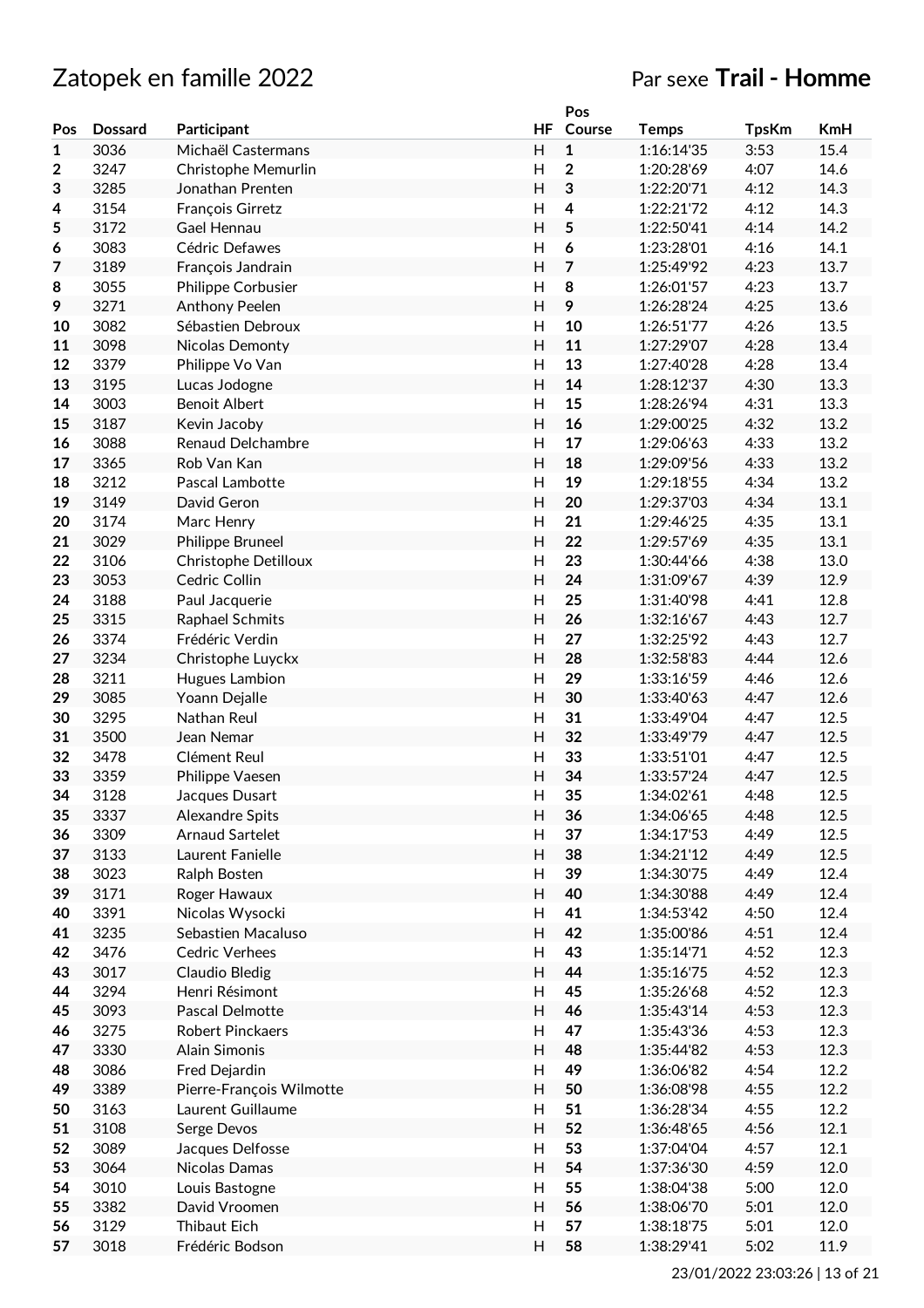|     |                |                                  |                         | Pos    |                          |              |            |
|-----|----------------|----------------------------------|-------------------------|--------|--------------------------|--------------|------------|
| Pos | <b>Dossard</b> | Participant                      | HF                      | Course | <b>Temps</b>             | <b>TpsKm</b> | <b>KmH</b> |
| 58  | 3292           | <b>Thierry Remacle</b>           | Н                       | 59     | 1:38:37'10               | 5:02         | 11.9       |
| 59  | 3229           | Jean-Marc Lorquet                | Η                       | 60     | 1:38:40'48               | 5:02         | 11.9       |
| 60  | 3326           | Julien Schyns                    | $\mathsf{H}$            | 61     | 1:38:42'07               | 5:02         | 11.9       |
| 61  | 3344           | Danny Teunissen                  | H                       | 62     | 1:38:49'82               | 5:02         | 11.9       |
| 62  | 3473           | Christophe Simons                | H                       | 63     | 1:38:51'89               | 5:02         | 11.9       |
| 63  | 3062           | Jean-François D'affnay           | H                       | 64     | 1:39:08'72               | 5:04         | 11.9       |
| 64  | 3250           | Xavier Michel                    | $\mathsf{H}$            | 65     | 1:39:20'08               | 5:04         | 11.8       |
| 65  | 3498           | Armin Bosten                     | $\mathsf{H}$            | 66     | 1:39:25'94               | 5:04         | 11.8       |
| 66  | 3137           | <b>Fabrice Fontaine</b>          | Η                       | 68     | 1:39:39'94               | 5:05         | 11.8       |
| 67  | 3231           | <b>Arnaud Lucasse</b>            | Н                       | 69     | 1:39:49'79               | 5:05         | 11.8       |
| 68  | 3001           | Jos Adriaens                     | $\mathsf{H}$            | 70     | 1:39:49'87               | 5:05         | 11.8       |
| 69  | 3168           | <b>Gregory Happart</b>           | $\overline{H}$          | 71     | 1:39:51'03               | 5:05         | 11.8       |
| 70  | 3331           | <b>Benoit Sindic</b>             | $\mathsf{H}$            | 72     | 1:39:55'78               | 5:06         | 11.8       |
| 71  | 3281           | Stéphane Pirson                  | H                       | 73     | 1:40:04'47               | 5:07         | 11.8       |
| 72  | 3080           | Marc Debats                      | $\mathsf{H}$            | 74     |                          |              | 11.7       |
|     |                |                                  |                         |        | 1:40:25'18<br>1:40:37'24 | 5:07         | 11.7       |
| 73  | 3323           | David Schyns                     | H                       | 76     |                          | 5:08         |            |
| 74  | 3367           | Jeroen Van Zoelen                | $\overline{H}$          | 77     | 1:40:49'41               | 5:08         | 11.7       |
| 75  | 3019           | Jean Marie Borguet               | $\mathsf{H}$            | 78     | 1:40:57'31               | 5:09         | 11.6       |
| 76  | 3238           | Jordan Maquet                    | Η                       | 79     | 1:41:14'43               | 5:10         | 11.6       |
| 77  | 3074           | Marc De Crombrugghe              | Н                       | 80     | 1:41:20'15               | 5:10         | 11.6       |
| 78  | 3131           | <b>Roland Evrard</b>             | $\overline{H}$          | 81     | 1:41:26'29               | 5:11         | 11.6       |
| 79  | 3025           | Aurelien Bourse                  | $\overline{H}$          | 82     | 1:41:35'98               | 5:11         | 11.6       |
| 80  | 3051           | Brice Cohen-Sabban               | $\mathsf{H}$            | 83     | 1:41:47'79               | 5:11         | 11.6       |
| 81  | 3490           | <b>Benoit Fremalle</b>           | H                       | 84     | 1:42:12'76               | 5:13         | 11.5       |
| 82  | 3266           | Marc Paquay                      | $\mathsf{H}$            | 85     | 1:42:17'83               | 5:13         | 11.5       |
| 83  | 3109           | Pascal Dewallef                  | Η                       | 86     | 1:42:22'98               | 5:13         | 11.5       |
| 84  | 3058           | Jerome Coune                     | $\mathsf{H}$            | 87     | 1:42:25'83               | 5:14         | 11.5       |
| 85  | 3322           | <b>Willy Schrouff</b>            | $\mathsf{H}$            | 88     | 1:42:27'60               | 5:14         | 11.5       |
| 86  | 3063           | Ludovic Dalla Corte              | $\mathsf{H}$            | 89     | 1:42:38'05               | 5:14         | 11.5       |
| 87  | 3100           | Deneumostierjeremie Deneumostier | Н                       | 90     | 1:43:01'34               | 5:16         | 11.4       |
| 88  | 3384           | Francis Watar                    | $\mathsf{H}$            | 91     | 1:43:03'29               | 5:16         | 11.4       |
| 89  | 3157           | Jérôme Gonay                     | H                       | 92     | 1:43:06'03               | 5:16         | 11.4       |
| 90  | 3096           | Dany Demaret                     | $\mathsf{H}$            | 94     | 1:43:25'83               | 5:17         | 11.4       |
| 91  | 3105           | Jean-Francois Desadeleer         | H                       | 95     | 1:43:28'19               | 5:17         | 11.4       |
| 92  | 3260           | Grégory Nihon                    | H                       | 96     | 1:43:57'02               | 5:18         | 11.3       |
| 93  | 3126           | Jerome Dupont                    | H                       | 98     | 1:44:18'39               | 5:19         | 11.3       |
| 94  | 3393           | Enzo Zuccarini                   | H                       | 99     | 1:44:22'96               | 5:20         | 11.3       |
| 95  | 3487           | Alexander Wolf                   | H                       | 100    | 1:44:31'59               | 5:20         | 11.3       |
| 96  | 3152           | Philippe Gheury                  | H                       | 102    | 1:44:35'39               | 5:20         | 11.2       |
| 97  | 3307           | Guillaume Sansen                 | H                       | 103    | 1:44:49'64               | 5:21         | 11.2       |
| 98  | 3348           | Alain Thielen                    | $\mathsf{H}$            | 104    | 1:45:09'60               | 5:22         | 11.2       |
| 99  | 3494           | Christophe Cedric                | $\overline{\mathsf{H}}$ | 105    | 1:45:19'84               | 5:22         | 11.2       |
| 100 | 3121           | Jonathan Dubois                  | Н                       | 106    | 1:45:22'56               | 5:23         | 11.2       |
| 101 | 3276           | Marc Pirenne                     | $\mathsf{H}$            | 107    | 1:45:34'32               | 5:23         | 11.1       |
| 102 | 3248           | Loris Merken                     | Н                       | 108    | 1:45:37'60               | 5:23         | 11.1       |
| 103 | 3253           | Pierre Montero                   | H                       | 110    | 1:45:41'39               | 5:23         | 11.1       |
| 104 | 3002           | Thomas Al-Assouad                | H                       | 111    | 1:45:48'41               | 5:24         | 11.1       |
| 105 | 3283           | Réginald Polmans                 | H                       | 112    | 1:46:01'64               | 5:25         | 11.1       |
| 106 | 3318           | <b>Benoit Schoenmakers</b>       | H                       | 113    | 1:46:02'26               | 5:25         | 11.1       |
| 107 | 3164           | Dirk Hadrich                     | H                       | 114    | 1:46:03'18               | 5:25         | 11.1       |
| 108 | 3220           | Denis Lemal                      | $\mathsf{H}$            | 117    | 1:46:17'45               | 5:25         | 11.1       |
|     |                |                                  |                         |        |                          |              |            |
| 109 | 3200           | Martin Juvigne                   | H                       | 118    | 1:46:19'76               | 5:25         | 11.1       |
| 110 | 3284           | Frederico Portugal               | H                       | 119    | 1:46:31'18               | 5:26         | 11.0       |
| 111 | 3278           | <b>Bernard Pirlot</b>            | H                       | 120    | 1:46:36'99               | 5:26         | 11.0       |
| 112 | 3254           | Berry Moonen                     | Н                       | 121    | 1:46:48'23               | 5:27         | 11.0       |
| 113 | 3047           | Christian Clignet                | $\mathsf{H}$            | 122    | 1:46:48'80               | 5:27         | 11.0       |
| 114 | 3302           | Christian Roomans                | H                       | 123    | 1:46:52'85               | 5:27         | 11.0       |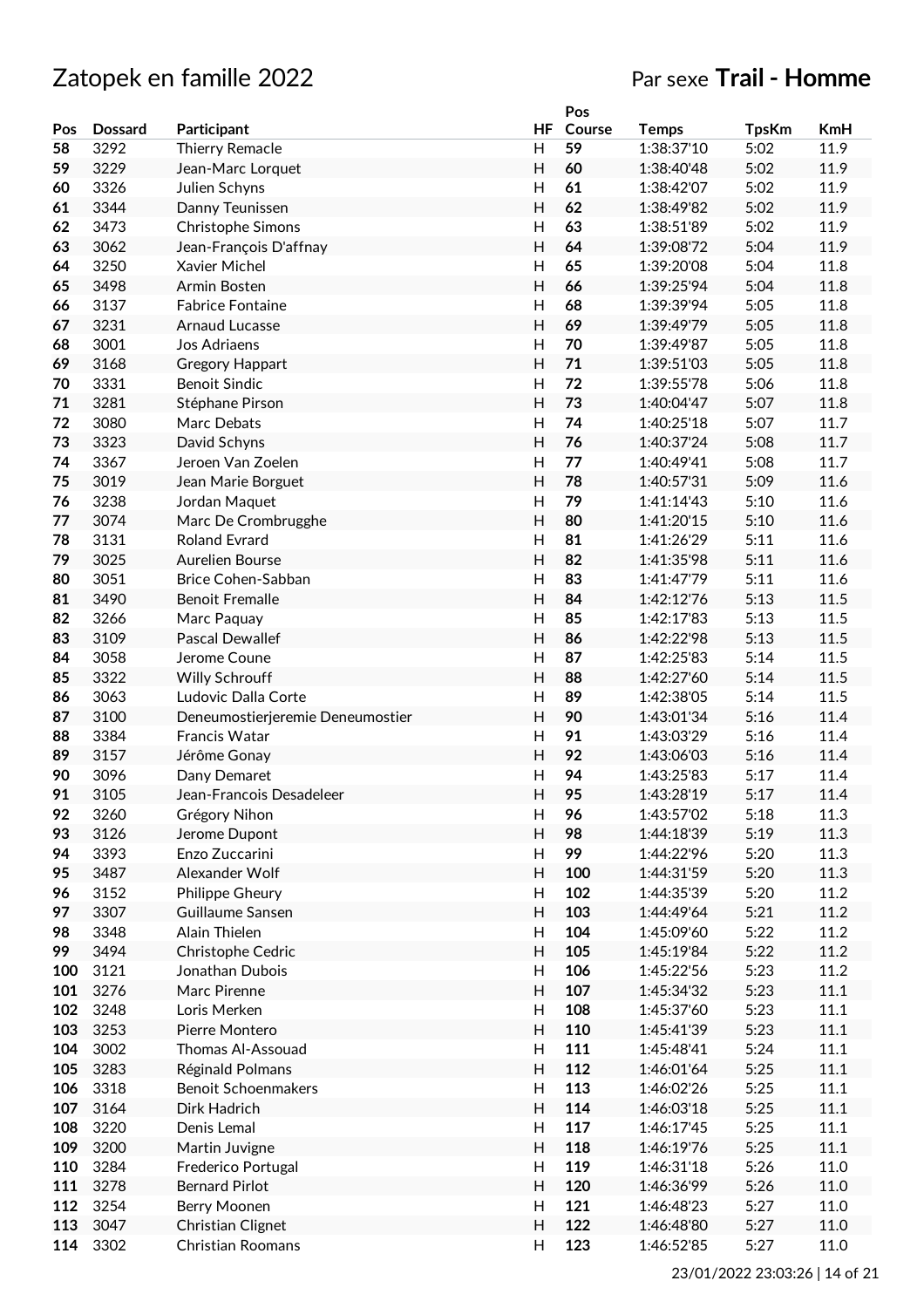|     |                |                             |                           | Pos    |              |              |            |
|-----|----------------|-----------------------------|---------------------------|--------|--------------|--------------|------------|
| Pos | <b>Dossard</b> | Participant                 | <b>HF</b>                 | Course | <b>Temps</b> | <b>TpsKm</b> | <b>KmH</b> |
| 115 | 3493           | Pascal Massart              | H                         | 124    | 1:46:52'93   | 5:27         | 11.0       |
| 116 | 3474           | Huijskens Jekoen            | H                         | 125    | 1:47:03'09   | 5:28         | 11.0       |
| 117 | 3072           | Sander De Bart              | H                         | 126    | 1:47:03'88   | 5:28         | 11.0       |
| 118 | 3301           | <b>Corentin Ronkart</b>     | H                         | 127    | 1:47:06'05   | 5:28         | 11.0       |
| 119 | 3054           | Filippo Colucci             | H                         | 128    | 1:47:14'56   | 5:28         | 11.0       |
| 120 | 3167           | Hervé Hanussek              | H                         | 129    | 1:47:17'64   | 5:28         | 11.0       |
|     |                |                             |                           |        |              |              |            |
| 121 | 3262           | Pierre Nyssen               | H                         | 130    | 1:47:18'90   | 5:29         | 11.0       |
| 122 | 3066           | Pascal Darcis               | H                         | 131    | 1:47:31'10   | 5:29         | 10.9       |
| 123 | 3065           | Jean-Marc Daniels           | H                         | 132    | 1:47:36'36   | 5:29         | 10.9       |
| 124 | 3075           | <b>Arnoud De Graaf</b>      | $\mathsf{H}%$             | 133    | 1:47:36'37   | 5:29         | 10.9       |
| 125 | 3117           | Jonathan Dortu              | H                         | 135    | 1:47:48'30   | 5:30         | 10.9       |
| 126 | 3491           | <b>Thomas Massart</b>       | $\mathsf{H}$              | 136    | 1:48:05'90   | 5:31         | 10.9       |
| 127 | 3179           | Michael Hock                | H                         | 137    | 1:48:12'99   | 5:31         | 10.9       |
| 128 | 3468           | Jonathan Vanhaelen          | H                         | 139    | 1:48:35'92   | 5:32         | 10.8       |
| 129 | 3270           | Fabrizio Pedata             | H                         | 140    | 1:48:47'47   | 5:33         | 10.8       |
| 130 | 3169           | Simon Hardy                 | H                         | 141    | 1:48:47'86   | 5:33         | 10.8       |
| 131 | 3099           | Didier Dendal               | H                         | 142    | 1:49:07'62   | 5:34         | 10.8       |
| 132 | 3239           |                             | H                         | 143    | 1:49:08'37   | 5:34         | 10.8       |
|     |                | Nicolas Marbaise            |                           |        |              |              |            |
| 133 | 3110           | Stéphane Di Cesare          | H                         | 144    | 1:49:32'82   | 5:35         | 10.7       |
| 134 | 3076           | Jonas De Groot              | H                         | 146    | 1:49:40'33   | 5:36         | 10.7       |
| 135 | 3215           | <b>William Larock</b>       | H                         | 147    | 1:49:40'62   | 5:36         | 10.7       |
| 136 | 3007           | Grégory Baltus              | $\mathsf{H}$              | 148    | 1:50:26'06   | 5:38         | 10.6       |
| 137 | 3480           | Pierre-Yves Minguet         | H                         | 149    | 1:50:27'19   | 5:38         | 10.6       |
| 138 | 3213           | Frédéric Lange              | H                         | 151    | 1:50:36'68   | 5:38         | 10.6       |
| 139 | 3077           | Valentin De Meester         | H                         | 152    | 1:50:37'46   | 5:38         | 10.6       |
| 140 | 3166           | <b>Arnaud Hamers</b>        | H                         | 153    | 1:50:38'08   | 5:38         | 10.6       |
| 141 | 3040           | <b>Manuel Charles</b>       | H                         | 154    | 1:50:40'96   | 5:39         | 10.6       |
| 142 | 3145           | Christian Gaspard           | H                         | 155    | 1:50:41'74   | 5:39         | 10.6       |
| 143 | 3210           | Lionel Lambert              | H                         | 156    | 1:50:46'81   | 5:39         | 10.6       |
| 144 | 3368           | Patrick Vanaken             | $\mathsf{H}%$             | 157    | 1:50:49'80   | 5:39         | 10.6       |
|     |                |                             |                           |        |              |              |            |
| 145 | 3183           | Costantino (Gino) Innocente | H                         | 158    | 1:50:52'23   | 5:40         | 10.6       |
| 146 | 3067           | Nico Dardenne               | $\mathsf{H}$              | 159    | 1:50:53'39   | 5:40         | 10.6       |
| 147 | 3339           | Olivier Spronck             | $\overline{H}$            | 160    | 1:50:55'46   | 5:40         | 10.6       |
| 148 | 3497           | Mehdi Ghafghaf              | $\mathsf{H}$              | 161    | 1:51:00'32   | 5:40         | 10.6       |
| 149 | 3381           | Michel Voncken              | H                         | 162    | 1:51:00'91   | 5:40         | 10.6       |
| 150 | 3251           | Lambert Mickael             | H                         | 163    | 1:51:01'80   | 5:40         | 10.6       |
| 151 | 3222           | André Lheureux              | H                         | 164    | 1:51:05'35   | 5:40         | 10.6       |
| 152 | 3306           | <b>Arnaud Ruwet</b>         | H                         | 165    | 1:51:06'90   | 5:40         | 10.6       |
| 153 | 3034           | Pierre-Olivier Canisius     | H                         | 166    | 1:51:09'77   | 5:40         | 10.6       |
| 154 | 3303           | Pascal Roomans              | H                         | 167    | 1:51:16'83   | 5:41         | 10.6       |
| 155 | 3296           | Raphaël Reynaers            | $\mathsf{H}%$             | 168    | 1:51:44'87   | 5:42         | 10.5       |
| 156 | 3485           | Arnaud Dodemont             | H                         | 170    | 1:52:11'81   | 5:43         | 10.5       |
|     | 3355           | Laurent Tonucci             | H                         | 171    |              |              | 10.5       |
| 157 |                |                             |                           |        | 1:52:18'13   | 5:44         |            |
| 158 | 3113           | Dennis Dierens              | H                         | 173    | 1:52:25'70   | 5:44         | 10.5       |
| 159 | 3011           | Jonathan Bellaire           | $\mathsf{H}%$             | 174    | 1:52:42'15   | 5:45         | 10.4       |
| 160 | 3052           | Lionel Collignon            | H                         | 176    | 1:52:52'30   | 5:46         | 10.4       |
| 161 | 3049           | Giorgio Cocco               | $\mathsf{H}%$             | 177    | 1:52:59'89   | 5:46         | 10.4       |
| 162 | 3240           | <b>Bruno Marcy</b>          | H                         | 178    | 1:53:02'63   | 5:46         | 10.4       |
| 163 | 3472           | Julien Toussaint            | $\boldsymbol{\mathsf{H}}$ | 179    | 1:53:18'46   | 5:47         | 10.4       |
| 164 | 3092           | Claude Delhez               | H                         | 180    | 1:53:20'05   | 5:47         | 10.4       |
| 165 | 3140           | Loic Fraikin                | $\mathsf{H}%$             | 181    | 1:53:38'82   | 5:48         | 10.3       |
| 166 | 3345           | Maxime Théate               | H                         | 182    | 1:53:56'05   | 5:49         | 10.3       |
| 167 | 3241           | Nicolas Marx                | H                         | 183    | 1:53:56'73   | 5:49         | 10.3       |
| 168 | 3256           | Cedric Muscia               | H                         | 184    | 1:53:59'84   | 5:49         | 10.3       |
|     |                |                             |                           |        |              |              |            |
| 169 | 3225           | Pierre-Louis Loise          | H                         | 185    | 1:54:07'66   | 5:49         | 10.3       |
| 170 | 3264           | Lucas Pacyna                | H                         | 186    | 1:54:35'15   | 5:51         | 10.3       |
| 171 | 3277           | Franck Pireyre              | H                         | 187    | 1:54:42'25   | 5:51         | 10.3       |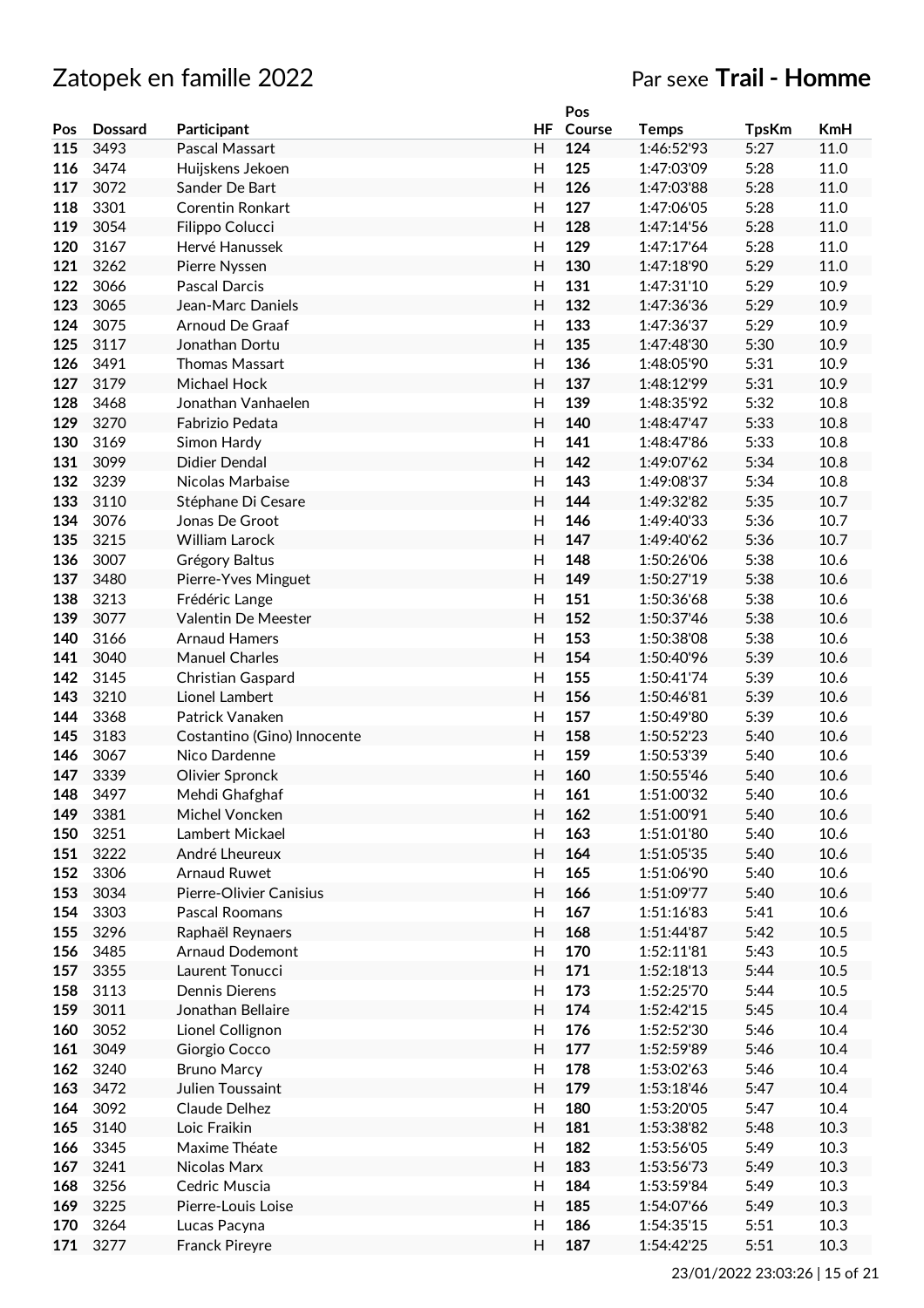|     |                |                           |                           | Pos    |              |              |      |
|-----|----------------|---------------------------|---------------------------|--------|--------------|--------------|------|
| Pos | <b>Dossard</b> | Participant               | HF                        | Course | <b>Temps</b> | <b>TpsKm</b> | KmH  |
| 172 | 3290           | Didier Regnier            | H                         | 188    | 1:54:54'94   | 5:52         | 10.2 |
| 173 | 3390           | Rob Wolters               | H                         | 190    | 1:54:59'18   | 5:52         | 10.2 |
| 174 | 3492           | Nikolas Duhamel           | H                         | 192    | 1:55:01'45   | 5:52         | 10.2 |
| 175 | 3242           | <b>Benoit Mauhin</b>      | $\mathsf{H}$              | 193    | 1:55:01'70   | 5:52         | 10.2 |
| 176 | 3068           | Frédéric D'attardi        | H                         | 194    | 1:55:10'94   | 5:53         | 10.2 |
| 177 | 3341           | Michel Tecqmenne          | Н                         | 195    | 1:55:21'01   | 5:53         | 10.2 |
|     |                |                           |                           | 196    |              |              | 10.2 |
| 178 | 3361           | G'Enn Valenduc            | H                         |        | 1:55:41'11   | 5:54         |      |
| 179 | 3208           | Frédéric Lambert          | H                         | 197    | 1:56:00'58   | 5:55         | 10.1 |
| 180 | 3078           | Pierre De Pasqua          | H                         | 198    | 1:56:02'89   | 5:55         | 10.1 |
| 181 | 3311           | Eric Schidlo              | $\overline{H}$            | 199    | 1:56:15'75   | 5:56         | 10.1 |
| 182 | 3038           | Serge Cerro               | $\mathsf{H}$              | 200    | 1:56:34'04   | 5:57         | 10.1 |
| 183 | 3146           | <b>Bertrand Gauthier</b>  | $\mathsf{H}$              | 201    | 1:56:51'10   | 5:58         | 10.1 |
| 184 | 3116           | Alexandre Dortu           | H                         | 202    | 1:56:51'92   | 5:58         | 10.1 |
| 185 | 3186           | Laurent Jacob             | $\mathsf{H}$              | 203    | 1:56:58'63   | 5:58         | 10.1 |
| 186 | 3165           | Eric Hagelstein           | $\mathsf{H}$              | 204    | 1:57:05'25   | 5:58         | 10.0 |
| 187 | 3288           | Rafik Rassaa              | $\mathsf{H}$              | 205    | 1:57:10'66   | 5:59         | 10.0 |
| 188 | 3138           | Adrien Fontana            | H                         | 206    | 1:57:18'69   | 5:59         | 10.0 |
| 189 | 3334           | <b>Ronald Smeets</b>      | H                         | 207    | 1:57:26'00   | 5:59         | 10.0 |
| 190 | 3198           |                           | $\mathsf{H}$              | 208    | 1:57:37'89   | 6:00         | 10.0 |
|     |                | Philippe Joskin           |                           |        |              |              |      |
| 191 | 3287           | Christophe Rademaker      | $\overline{H}$            | 209    | 1:57:51'28   | 6:01         | 10.0 |
| 192 | 3237           | Raphaël Malagnini         | $\mathsf{H}$              | 210    | 1:57:55'19   | 6:01         | 10.0 |
| 193 | 3340           | Eric Stassen              | H                         | 211    | 1:57:59'23   | 6:01         | 10.0 |
| 194 | 3185           | Benoit Jacob              | H                         | 212    | 1:58:02'67   | 6:01         | 10.0 |
| 195 | 3122           | Jim Duffy                 | $\mathsf{H}$              | 213    | 1:58:02'68   | 6:01         | 10.0 |
| 196 | 3335           | <b>Frank Smets</b>        | $\mathsf{H}$              | 214    | 1:58:07'85   | 6:02         | 10.0 |
| 197 | 3308           | Mehdi Sardy               | Н                         | 215    | 1:58:09'80   | 6:02         | 10.0 |
| 198 | 3495           | Fred Thys                 | H                         | 216    | 1:58:14'06   | 6:02         | 9.9  |
| 199 | 3050           | Renaldo Cocco             | $\mathsf{H}$              | 218    | 1:58:23'28   | 6:02         | 9.9  |
| 200 | 3107           | Pierre-Yves Detro         | $\mathsf{H}$              | 221    | 1:58:42'31   | 6:04         | 9.9  |
| 201 | 3224           | Sarah Lhoest              | $\overline{H}$            | 223    | 1:59:38'82   | 6:06         | 9.8  |
| 202 | 3045           |                           |                           | 224    |              |              |      |
|     |                | Tony Ciccarella           | H                         |        | 1:59:38'98   | 6:06         | 9.8  |
| 203 | 3298           | Alain Reyners             | $\mathsf{H}$              | 225    | 1:59:52'05   | 6:07         | 9.8  |
| 204 | 3226           | Jonathan Lollo            | $\mathsf{H}$              | 226    | 1:59:56'97   | 6:07         | 9.8  |
| 205 | 3245           | Laurent Meinguet          | H                         | 228    | 2:00:10'31   | 6:08         | 9.8  |
| 206 | 3475           | Patrick Humblet           | H                         | 229    | 2:00:28'29   | 6:09         | 9.8  |
| 207 | 3005           | Denis Ballant             | Н                         | 230    | 2:00:54'32   | 6:10         | 9.7  |
| 208 | 3046           | Joseph Ciulla             | H                         | 233    | 2:01:07'12   | 6:11         | 9.7  |
| 209 | 3217           | Geoffray Legrand          | H                         | 234    | 2:01:37'82   | 6:13         | 9.7  |
| 210 | 3469           | Olivier Burniat           | H                         | 236    | 2:01:54'95   | 6:13         | 9.6  |
| 211 | 3470           | Thomas Hayen              | $\boldsymbol{\mathsf{H}}$ | 237    | 2:02:07'18   | 6:14         | 9.6  |
| 212 | 3369           | Thibault Vanderhauwart    | $\mathsf{H}%$             | 238    | 2:02:11'63   | 6:14         | 9.6  |
| 213 | 3265           | Pino Palumbo              | $\mathsf{H}%$             | 239    | 2:02:18'84   | 6:14         | 9.6  |
| 214 |                | Jean Lhoest               |                           |        | 2:02:20'46   |              |      |
|     | 3223           |                           | $\mathsf{H}%$             | 240    |              | 6:14         | 9.6  |
| 215 | 3112           | Giuseppe Diaferia         | $\mathsf{H}$              | 241    | 2:02:27'33   | 6:15         | 9.6  |
| 216 | 3299           | Vincent Rinaldi           | $\mathsf{H}%$             | 242    | 2:02:29'06   | 6:15         | 9.6  |
| 217 | 3329           | Gil Simon                 | $\mathsf{H}$              | 243    | 2:02:40'75   | 6:16         | 9.6  |
| 218 | 3349           | Xavier Thomas             | H                         | 247    | 2:03:03'89   | 6:17         | 9.6  |
| 219 | 3162           | Xavier Gueben             | H                         | 248    | 2:03:04'24   | 6:17         | 9.6  |
| 220 | 3324           | Egide Schyns              | $\mathsf{H}%$             | 249    | 2:03:11'63   | 6:17         | 9.5  |
| 221 | 3101           | Francois-Xavier Denis     | $\boldsymbol{\mathsf{H}}$ | 250    | 2:03:26'66   | 6:18         | 9.5  |
| 222 | 3139           | Sebastien Foulquier       | $\mathsf{H}%$             | 251    | 2:03:32'15   | 6:18         | 9.5  |
| 223 | 3181           | Jean-Michel Horten        | H                         | 253    | 2:03:34'33   | 6:18         | 9.5  |
| 224 | 3342           | Pierr Terwagne            | H                         | 254    | 2:03:34'95   | 6:19         | 9.5  |
|     |                |                           |                           |        |              |              |      |
| 225 | 3114           | Grégory Diet              | $\mathsf{H}$              | 255    | 2:03:37'24   | 6:19         | 9.5  |
| 226 | 3056           | <b>Geoffrey Corvers</b>   | H                         | 256    | 2:03:39'49   | 6:19         | 9.5  |
| 227 | 3249           | <b>Christophe Mertens</b> | H                         | 257    | 2:03:41'59   | 6:19         | 9.5  |
| 228 | 3130           | François Essers           | H                         | 258    | 2:03:42'79   | 6:19         | 9.5  |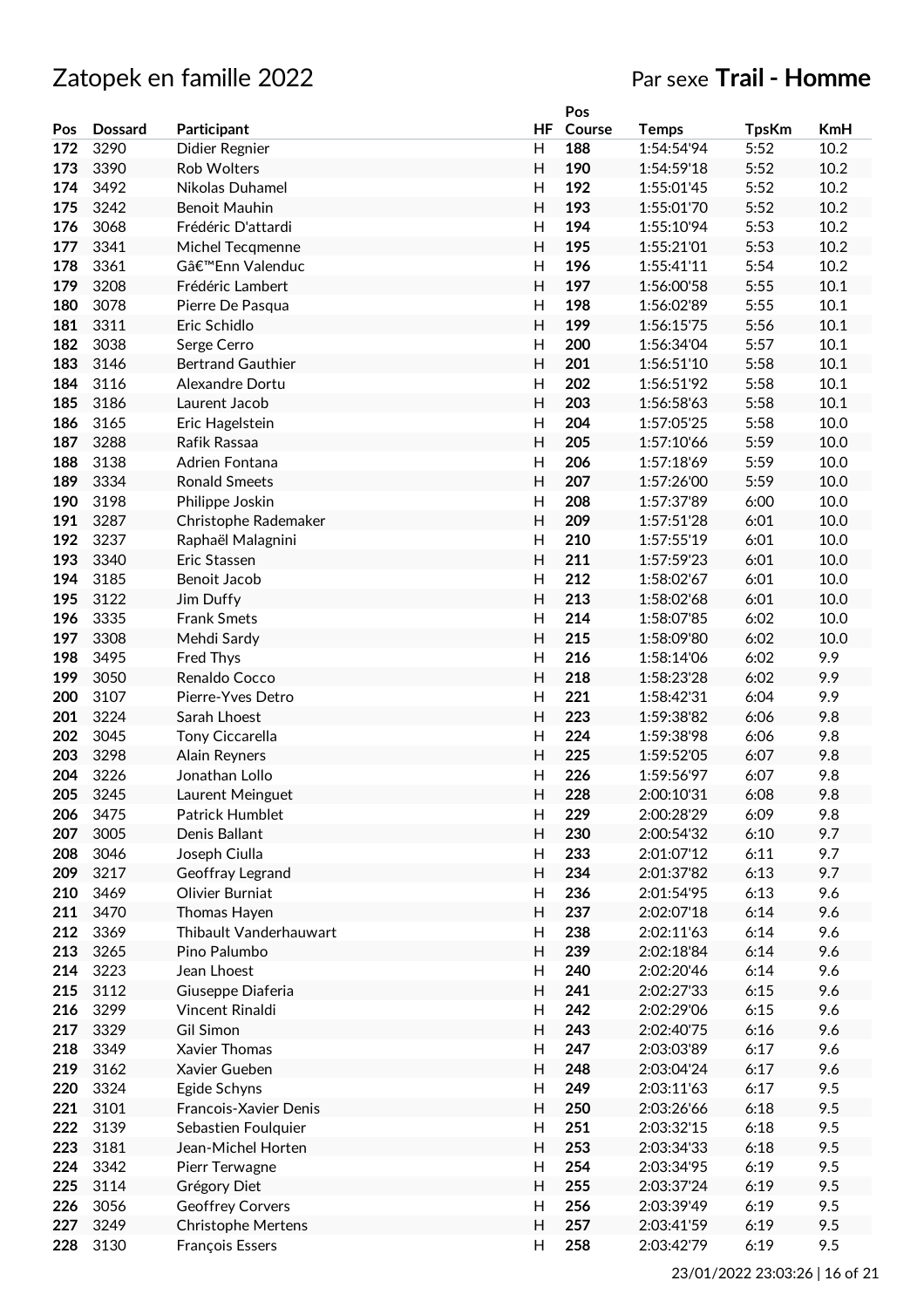|     |                |                         |                         | Pos    |              |              |            |
|-----|----------------|-------------------------|-------------------------|--------|--------------|--------------|------------|
| Pos | <b>Dossard</b> | Participant             | <b>HF</b>               | Course | <b>Temps</b> | <b>TpsKm</b> | <b>KmH</b> |
| 229 | 3159           | Johan Graindorge        | H                       | 259    | 2:03:51'79   | 6:19         | 9.5        |
| 230 | 3351           | Jérémie Tixhon          | H                       | 260    | 2:03:54'22   | 6:19         | 9.5        |
| 231 | 3289           | Olivier Regnier         | H                       | 262    | 2:04:00'81   | 6:20         | 9.5        |
| 232 | 3191           | Joel Jean               | H                       | 265    | 2:04:21'19   | 6:20         | 9.5        |
| 233 | 3257           | Luigi Muzzillo          | H                       | 266    | 2:04:23'26   | 6:21         | 9.5        |
| 234 | 3070           | Cédric Dauphin          | H                       | 267    | 2:04:29'45   | 6:21         | 9.4        |
| 235 | 3350           | Erik Thoonen            | H                       | 268    | 2:04:37'15   | 6:22         | 9.4        |
| 236 | 3471           | Phillippe Ange          | H                       | 269    | 2:04:52'75   | 6:22         | 9.4        |
| 237 | 3385           | Francois Wegria         | H                       | 270    | 2:04:54'24   | 6:22         | 9.4        |
| 238 | 3216           | Ludovic Laruelle        | H                       | 271    | 2:04:55'65   | 6:22         | 9.4        |
| 239 | 3031           | Alain Budin             | H                       | 272    | 2:05:04'01   | 6:23         | 9.4        |
| 240 | 3026           | Gharbi Brahim           | H                       | 273    | 2:05:19'73   | 6:23         | 9.4        |
| 241 | 3173           |                         | H                       | 274    | 2:06:13'14   | 6:26         | 9.3        |
|     |                | Frederic Henrotay       |                         |        |              |              |            |
| 242 | 3071           | Geoffroy Dauwe          | H                       | 275    | 2:06:37'06   | 6:28         | 9.3        |
| 243 | 3300           | Patrick Rodaro          | $\mathsf{H}$            | 277    | 2:06:55'86   | 6:29         | 9.3        |
| 244 | 3282           | Denis Piton             | H                       | 279    | 2:07:07'57   | 6:29         | 9.3        |
| 245 | 3155           | Pierre Gobin            | H                       | 280    | 2:07:41'02   | 6:31         | 9.2        |
| 246 | 3041           | Christophe Christiaens  | H                       | 281    | 2:08:32'82   | 6:34         | 9.1        |
| 247 | 3127           | Andy Duray              | H                       | 282    | 2:09:04'67   | 6:35         | 9.1        |
| 248 | 3033           | Rafael Campos Brazo     | $\overline{\mathsf{H}}$ | 283    | 2:10:19'28   | 6:39         | 9.0        |
| 249 | 3039           | Marc Chaineux           | H                       | 287    | 2:10:34'80   | 6:40         | 9.0        |
| 250 | 3118           | <b>Philippe Dossin</b>  | $\mathsf{H}$            | 288    | 2:10:56'52   | 6:41         | 9.0        |
| 251 | 3084           | Pierre Defosse          | H                       | 291    | 2:11:21'17   | 6:42         | 9.0        |
| 252 | 3009           | Nicolas Bartholomeus    | H                       | 292    | 2:11:33'52   | 6:43         | 8.9        |
| 253 | 3119           | Serge Douin             | $\mathsf{H}$            | 293    | 2:11:42'87   | 6:43         | 8.9        |
| 254 | 3483           | David Perez Caballero   | H                       | 295    | 2:11:46'71   | 6:43         | 8.9        |
| 255 | 3327           | C Senen                 | H                       | 296    | 2:11:49'59   | 6:44         | 8.9        |
| 256 | 3268           | <b>Arnaud Patout</b>    | H                       | 297    | 2:12:17'13   | 6:45         | 8.9        |
| 257 | 3499           | ? Legrand               | H                       | 300    | 2:12:45'79   | 6:46         | 8.9        |
| 258 | 3028           | Vincent Brouwier        | $\mathsf{H}$            | 301    | 2:12:48'98   | 6:47         | 8.9        |
| 259 | 3286           | Dominique Putzeys       | H                       | 302    | 2:13:06'00   | 6:47         | 8.8        |
| 260 | 3013           | Adrien Bertrand         | $\mathsf{H}$            | 303    | 2:13:10'29   | 6:47         | 8.8        |
| 261 | 3304           | David Rousseau          | $\overline{H}$          | 304    | 2:13:15'37   | 6:48         | 8.8        |
| 262 | 3312           | Roger Schifano          | H                       | 305    | 2:13:19'97   | 6:48         | 8.8        |
| 263 | 3204           | Martin Kossig           | H                       | 309    | 2:14:11'93   | 6:51         | 8.8        |
| 264 | 3190           | Cédric Jaspart          | H                       | 311    | 2:14:45'54   | 6:53         | 8.7        |
| 265 | 3060           | <b>Emmanuel Croda</b>   | H                       | 312    | 2:14:57'95   | 6:53         | 8.7        |
| 266 | 3180           | Jean-Luc Hoffmann       | H                       | 313    | 2:15:03'53   | 6:53         | 8.7        |
| 267 | 3148           | Nicolas Gerard          | H                       | 316    | 2:15:08'67   | 6:54         | 8.7        |
| 268 | 3360           | <b>Fabian Valdes</b>    | $\mathsf{H}%$           | 317    | 2:15:09'98   | 6:54         | 8.7        |
| 269 | 3366           | Sébastien Van Mons      | $\mathsf{H}%$           | 318    | 2:15:26'47   | 6:55         | 8.7        |
| 270 | 3383           | <b>Arnaud Wagelmans</b> | H                       | 320    | 2:15:53'62   | 6:56         | 8.7        |
|     |                |                         |                         | 321    |              |              |            |
| 271 | 3193           | Stephane Jeukens        | $\mathsf{H}%$           |        | 2:15:55'87   | 6:56         | 8.7        |
| 272 | 3313           | Eric Schmidt            | H                       | 322    | 2:15:57'38   | 6:56         | 8.6        |
| 273 | 3362           | Jean Van De Vyvere      | $\mathsf{H}%$           | 323    | 2:16:05'91   | 6:56         | 8.6        |
| 274 | 3135           | Serge Fillot            | H                       | 324    | 2:16:23'51   | 6:58         | 8.6        |
| 275 | 3273           | Serge Philippart        | $\mathsf{H}%$           | 326    | 2:16:36'02   | 6:58         | 8.6        |
| 276 | 3310           | Rudy Scalco             | H                       | 328    | 2:17:07'08   | 7:00         | 8.6        |
| 277 | 3479           | Cedric Lassine          | H                       | 329    | 2:19:34'63   | 7:07         | 8.4        |
| 278 | 3205           | Tijl Kuystermans        | $\mathsf{H}%$           | 331    | 2:22:12'94   | 7:16         | 8.3        |
| 279 | 3156           | <b>Fred Goff</b>        | $\mathsf{H}%$           | 332    | 2:22:42'52   | 7:17         | 8.2        |
| 280 | 3388           | Eric Williaume          | $\mathsf{H}%$           | 334    | 2:23:34'06   | 7:19         | 8.2        |
| 281 | 3252           | Henri Monseur           | H                       | 335    | 2:23:42'47   | 7:20         | 8.2        |
| 282 | 3221           | Raymond Lénaerts        | $\mathsf{H}%$           | 336    | 2:24:20'68   | 7:22         | 8.1        |
| 283 | 3124           | Pascal Dumont           | H                       | 339    | 2:27:29'16   | 7:31         | 8.0        |
| 284 | 3024           | Marc Boudry             | H                       | 341    | 2:27:33'44   | 7:32         | 8.0        |
| 285 | 3095           | Jean-Paul Delva         | H                       | 344    | 2:28:55'79   | 7:36         | 7.9        |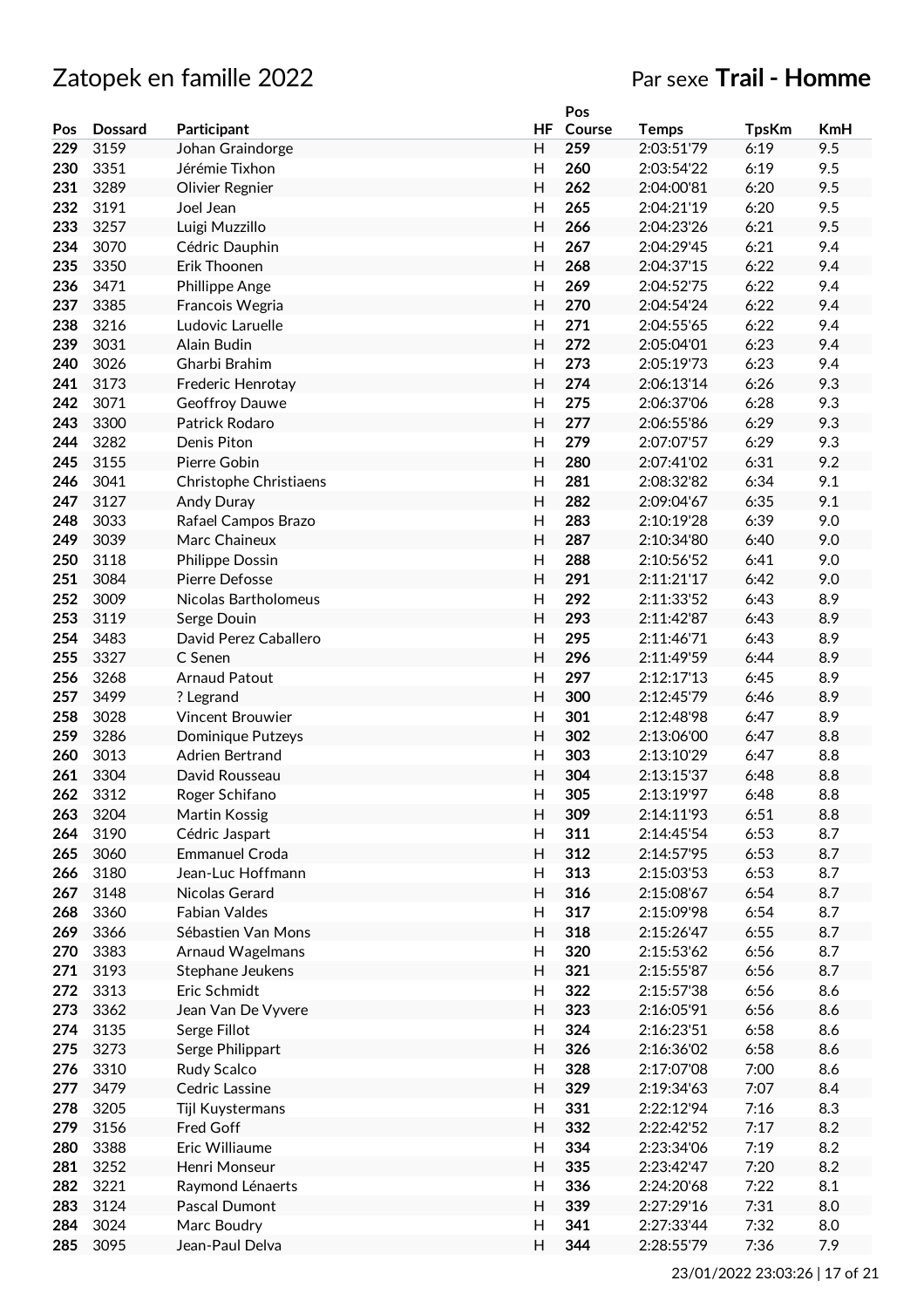|     |                |                          |   | Pos              |            |              |            |
|-----|----------------|--------------------------|---|------------------|------------|--------------|------------|
| Pos | <b>Dossard</b> | Participant              |   | <b>HF</b> Course | Temps      | <b>TpsKm</b> | <b>KmH</b> |
| 286 | 3012           | Eric Bertholome          | н | 345              | 2:28:55'94 | 7:36         | 7.9        |
| 287 | 3297           | Simon Reynaers           | H | 349              | 2:31:29'65 | 7:44         | 7.8        |
| 288 | 3465           | <b>Gregory Scrattone</b> | н | 350              | 2:32:55'87 | 7:48         | 7.7        |
| 289 | 3466           | Marc Colabella           | н | 351              | 2:32:57'32 | 7:48         | 7.7        |
| 290 | 3467           | Jerome Marechal          | н | 352              | 2:32:58'21 | 7:48         | 7.7        |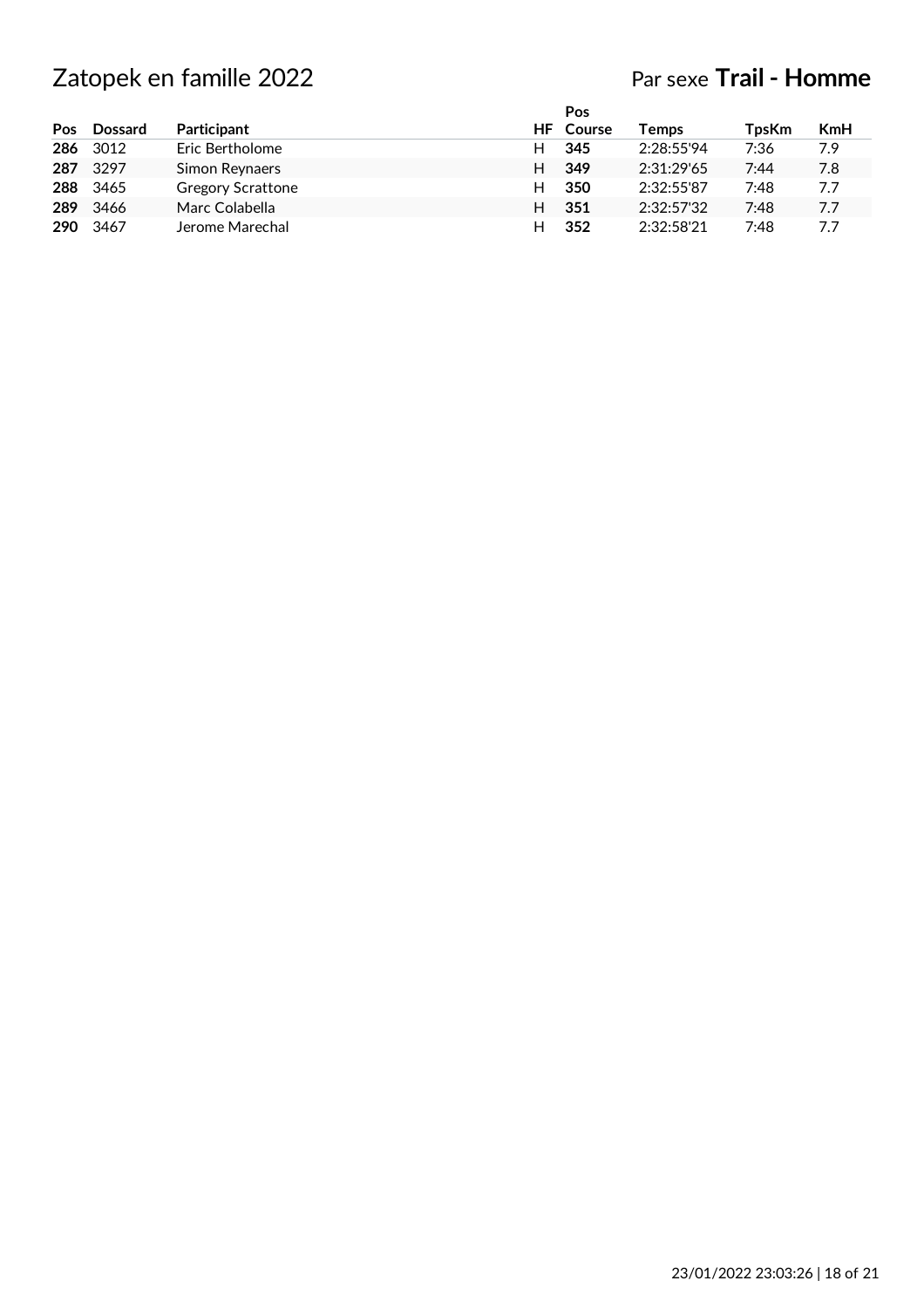# Zatopek en famille 2022 Par sexe **Trail - Femme**

|     |                |                            |           | Pos    |              |              |            |
|-----|----------------|----------------------------|-----------|--------|--------------|--------------|------------|
| Pos | <b>Dossard</b> | Participant                | <b>HF</b> | Course | <b>Temps</b> | <b>TpsKm</b> | <b>KmH</b> |
| 1   | 3392           | Kristina Ziemons           | F         | 12     | 1:27:38'79   | 4:28         | 13.4       |
| 2   | 3227           | Francoise Loly             | F         | 67     | 1:39:35'88   | 5:05         | 11.8       |
| 3   | 3022           | Margaux Bury               | F         | 75     | 1:40:29'16   | 5:08         | 11.7       |
| 4   | 3332           | Eva Slesingerova           | F         | 93     | 1:43:18'54   | 5:16         | 11.4       |
| 5   | 3150           | <b>Celine Gester</b>       | F         | 97     | 1:44:12'75   | 5:19         | 11.3       |
| 6   | 3486           | <b>Amelie Krings</b>       | F         | 101    | 1:44:31'81   | 5:20         | 11.3       |
| 7   | 3057           |                            | F         | 109    |              | 5:23         | 11.1       |
|     |                | Rachel Coudray             |           |        | 1:45:40'88   |              |            |
| 8   | 3346           | Laura Thelen               | F         | 115    | 1:46:07'82   | 5:25         | 11.1       |
| 9   | 3477           | Isabelle Neuray            | F         | 116    | 1:46:12'41   | 5:25         | 11.1       |
| 10  | 3364           | Jacqueline Van Den Bos     | F         | 134    | 1:47:46'31   | 5:30         | 10.9       |
| 11  | 3030           | Emma Buckinx               | F         | 138    | 1:48:25'06   | 5:32         | 10.8       |
| 12  | 3069           | Elisabeth Dauby            | F         | 145    | 1:49:36'52   | 5:35         | 10.7       |
| 13  | 3175           | Mireille Herzet            | F         | 150    | 1:50:30'51   | 5:38         | 10.6       |
| 14  | 3073           | Tanina Nearno              | F         | 169    | 1:52:07'92   | 5:43         | 10.5       |
| 15  | 3230           | Cindy Louviaux             | F         | 172    | 1:52:25'43   | 5:44         | 10.5       |
| 16  | 3214           | Jessica Larbuisson         | F         | 175    | 1:52:47'09   | 5:45         | 10.4       |
| 17  | 3255           | Joséphine Muller           | F         | 189    | 1:54:56'76   | 5:52         | 10.2       |
| 18  | 3015           | Kathleen Birti             | F         | 191    | 1:55:00'87   | 5:52         | 10.2       |
| 19  | 3170           | Aurélie Haubrechts         | F         | 217    | 1:58:16'56   | 6:02         | 9.9        |
| 20  | 3206           | Sarah Lahaye               | F         | 219    | 1:58:26'99   | 6:02         | 9.9        |
| 21  | 3370           | Alisson Vandesbosch        | F         | 220    | 1:58:40'28   | 6:03         | 9.9        |
|     |                |                            |           |        |              |              |            |
| 22  | 3184           | Carine Iserentant          | F         | 222    | 1:58:56'80   | 6:04         | 9.9        |
| 23  | 3246           | Lucie Meinguet             | F         | 227    | 2:00:09'07   | 6:08         | 9.8        |
| 24  | 3141           | Sophie Fraipont            | F         | 231    | 2:00:57'46   | 6:10         | 9.7        |
| 25  | 3336           | Florence Somja             | F         | 232    | 2:00:58'30   | 6:10         | 9.7        |
| 26  | 3371           | Valentine Vanleeuw         | F         | 235    | 2:01:39'08   | 6:13         | 9.7        |
| 27  | 3293           | Sonia Renard               | F         | 244    | 2:02:53'50   | 6:16         | 9.6        |
| 28  | 3199           | Claude Jovenau             | F         | 245    | 2:02:54'10   | 6:16         | 9.6        |
| 29  | 3316           | Isabelle Schoenen          | F         | 246    | 2:02:54'22   | 6:16         | 9.6        |
| 30  | 3158           | Hélène Gorria              | F         | 252    | 2:03:33'91   | 6:18         | 9.5        |
| 31  | 3081           | Margaritha Debik           | F         | 261    | 2:03:54'88   | 6:19         | 9.5        |
| 32  | 3125           | <b>Caroline Dupont</b>     | F         | 263    | 2:04:03'05   | 6:20         | 9.5        |
| 33  | 3319           | Joannie Scholzen           | F         | 264    | 2:04:12'42   | 6:20         | 9.5        |
| 34  | 3328           | Sandrine Seyen             | F         | 276    | 2:06:40'50   | 6:28         | 9.3        |
| 35  | 3305           | Marie Rucci                | F         | 278    | 2:06:57'75   | 6:29         | 9.3        |
| 36  | 3274           |                            | F         | 284    | 2:10:21'45   | 6:39         | 9.0        |
|     |                | <b>Audrey Philippe</b>     |           |        |              |              |            |
| 37  | 3004           | <b>Isabelle Ansion</b>     | F         | 285    | 2:10:27'93   | 6:40         | 9.0        |
| 38  | 3244           | Julie Mawet                | F         | 286    | 2:10:33'33   | 6:40         | 9.0        |
| 39  | 3197           | Bernadette Joskin          | F         | 289    | 2:11:10'56   | 6:41         | 9.0        |
| 40  | 3320           | Nancy Schösse              | F         | 290    | 2:11:11'40   | 6:41         | 9.0        |
| 41  | 3061           | Julie Daelemans            | F         | 294    | 2:11:45'97   | 6:43         | 8.9        |
| 42  | 3338           | <b>Charline Spits</b>      | F         | 298    | 2:12:17'60   | 6:45         | 8.9        |
| 43  | 3021           | Annick Bosseloir           | F         | 299    | 2:12:42'54   | 6:46         | 8.9        |
| 44  | 3352           | Nancy Toffoli              | F         | 306    | 2:14:00'66   | 6:50         | 8.8        |
| 45  | 3147           | Béatrice Geelen            | F         | 307    | 2:14:09'63   | 6:50         | 8.8        |
| 46  | 3203           | Sylvie Knuts               | F         | 308    | 2:14:10'37   | 6:51         | 8.8        |
| 47  | 3132           | <b>Christine Fafchamps</b> | F         | 310    | 2:14:44'83   | 6:52         | 8.7        |
| 48  | 3386           | Anne-France Weickmann      | F         | 314    | 2:15:06'77   | 6:53         | 8.7        |
| 49  | 3059           | Fabienne Crahay            | F         | 315    | 2:15:06'86   | 6:53         | 8.7        |
| 50  | 3087           | Chloé Delante              | F         | 319    | 2:15:33'40   | 6:55         | 8.7        |
|     |                |                            | F         |        |              |              |            |
| 51  | 3387           | Orianne Willems            |           | 325    | 2:16:31'60   | 6:58         | 8.6        |
| 52  | 3378           | Laura Vliegen              | F         | 327    | 2:16:36'11   | 6:58         | 8.6        |
| 53  | 3377           | Christiane Hélène Vilain   | F         | 330    | 2:19:52'27   | 7:08         | 8.4        |
| 54  | 3233           | Anne Lussardi              | F         | 333    | 2:22:54'22   | 7:17         | 8.2        |
| 55  | 3144           | <b>Aurore Galand</b>       | F         | 337    | 2:24:22'14   | 7:22         | 8.1        |
| 56  | 3111           | Dominique Gabriel          | F         | 338    | 2:26:52'91   | 7:29         | 8.0        |
| 57  | 3134           | Marguerite Farnier         | F         | 340    | 2:27:29'44   | 7:32         | 8.0        |